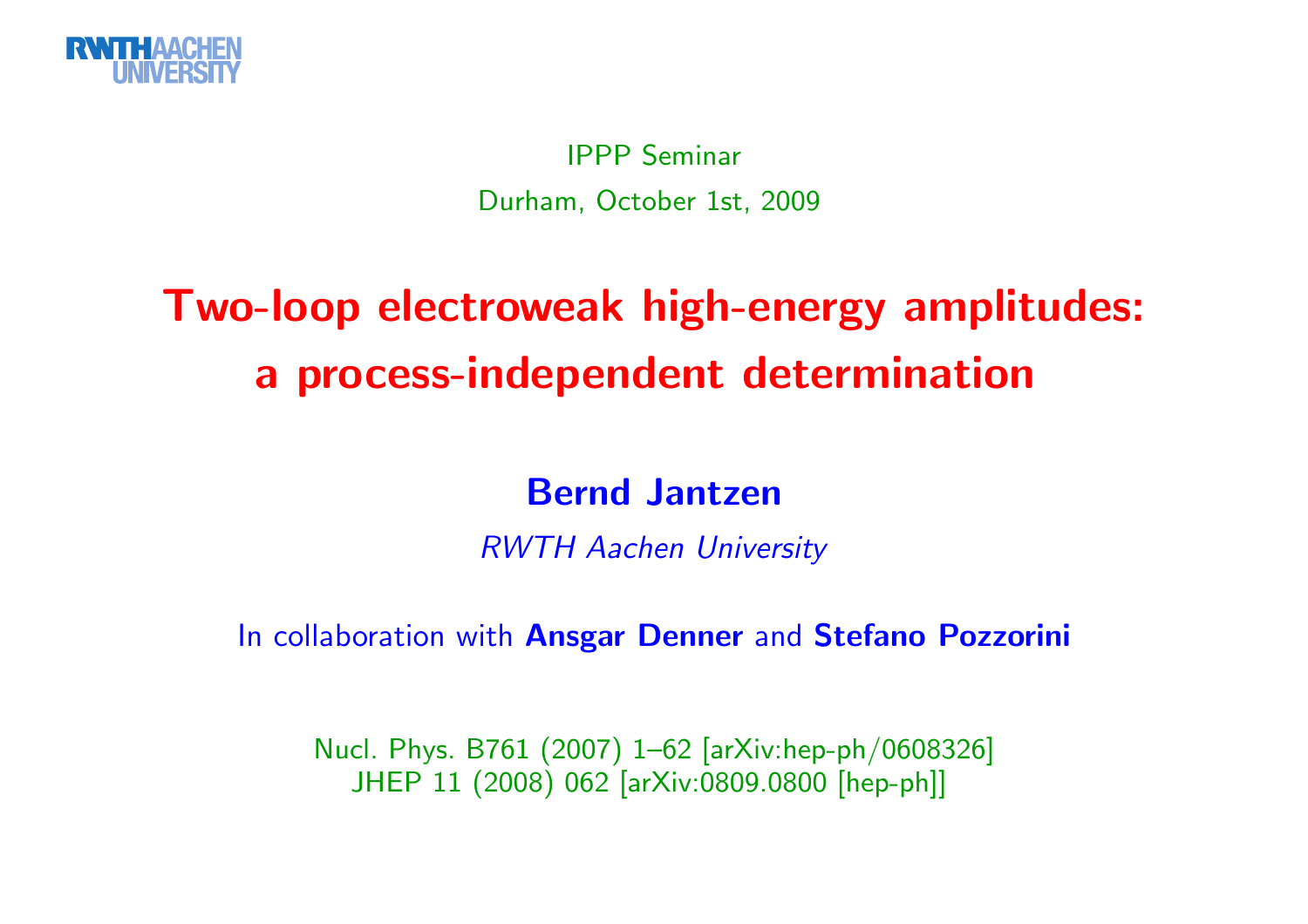## **Overview**

#### <sup>I</sup> Electroweak (EW) corrections at high energies

- origin and importance of EW logs
- existing virtual 2-loop EW corrections

#### II Two-loop next-to-leading logarithmic (NLL) corrections

- extraction of NLL contributions
- evaluation of Feynman diagrams: expansion by regions & Mellin–Barnes representation

#### III Results for processes involving massless and massive fermions

- factorization and exponentiation of the logs
- comparisons and applications
- structure of the result to all orders in  $\epsilon$

#### IV Summary & outlook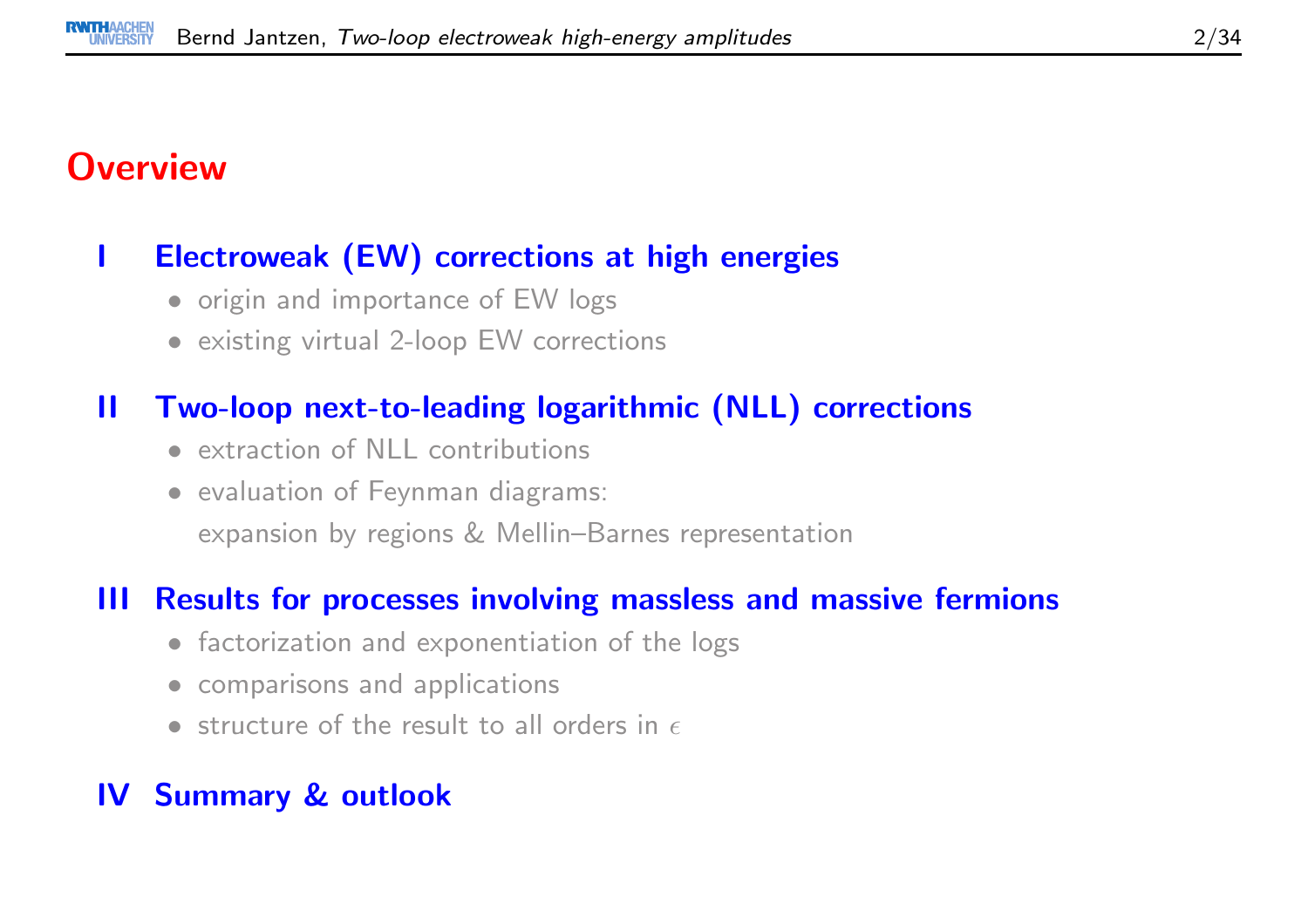### **Overview**

#### <sup>I</sup> Electroweak (EW) corrections at high energies

- origin and importance of EW logs
- existing virtual 2-loop EW corrections
- II Two-loop next-to-leading logarithmic (NLL) corrections
	- extraction of NLL contributions
	- evaluation of Feynman diagrams: expansion by regions & Mellin–Barnes representation

#### III Results for processes involving massless and massive fermions

- factorization and exponentiation of the logs
- comparisons and applications
- structure of the result to all orders in  $\epsilon$

#### IV Summary & outlook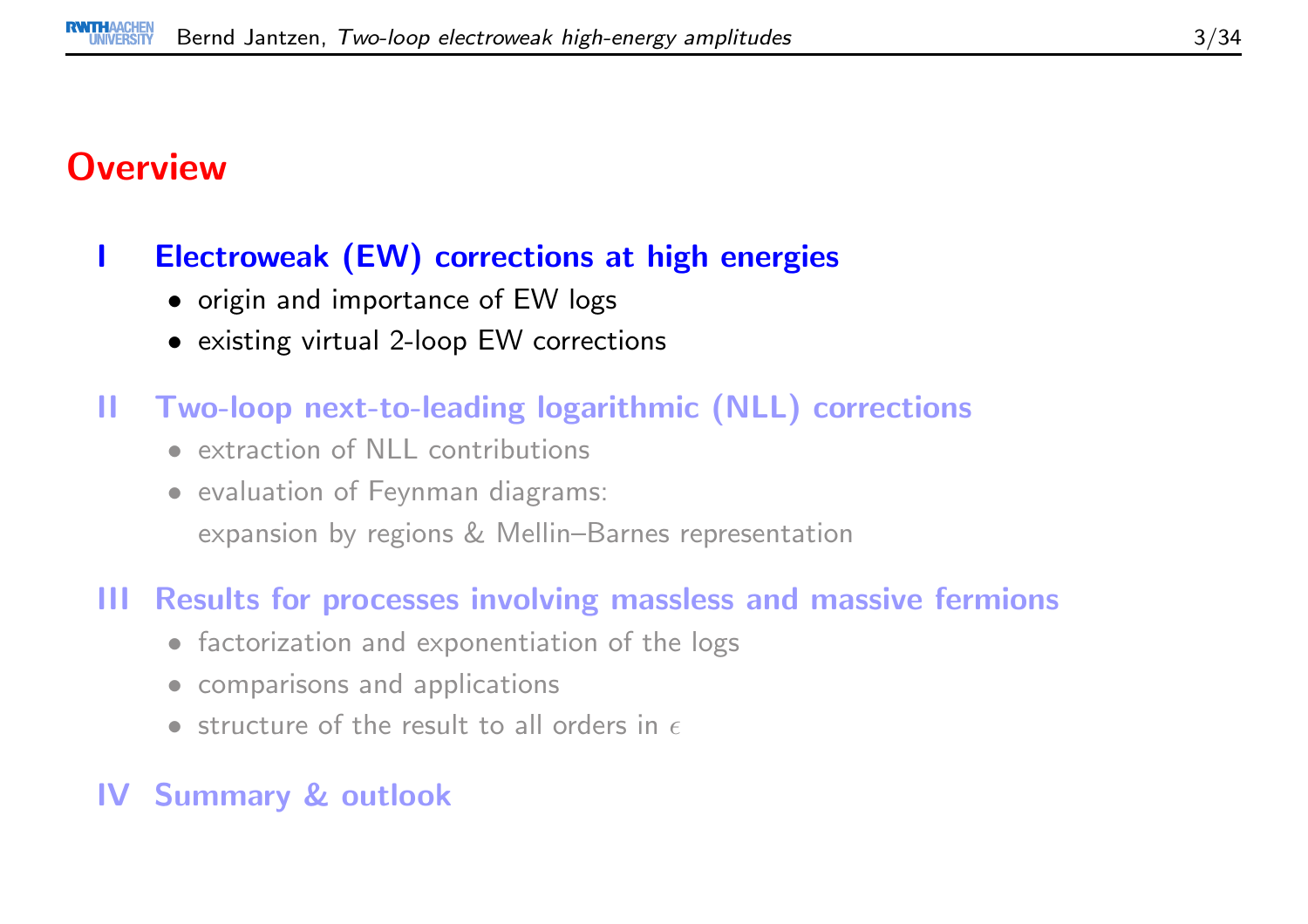## **Electroweak corrections at high energies**

#### Precision collider physics

Precision measurements at colliders and theoretical predictions with electroweak (EW)  $+$  QCD corrections enable us to test the Standard Model at various energy scales:

- $\bullet\,$  up to now (LEP, Tevatron) at energy scales  $\lesssim M_{\rm W,Z}$
- new/future colliders (LHC, ILC/CLIC)  $\rightarrow$  reach TeV regime
	- $\hookrightarrow$  new energy domain  $\sqrt{s} \gg M_{\rm W}$  becomes accessible!

# EW radiative corrections at high energies  $\sqrt{s} \gg M_{\rm W}$   $\rightarrow$  orbanced by large Sudakey logarithms.

 $\Rightarrow$  enhanced by large  $\mathsf{S}$ udakov logarithms

per loop: 
$$
\ln^2 \left( \frac{s}{M_W^2} \right) \sim 25
$$
 at  $\sqrt{s} \sim 1$  TeV

 $\hookrightarrow$  corrections rise with energy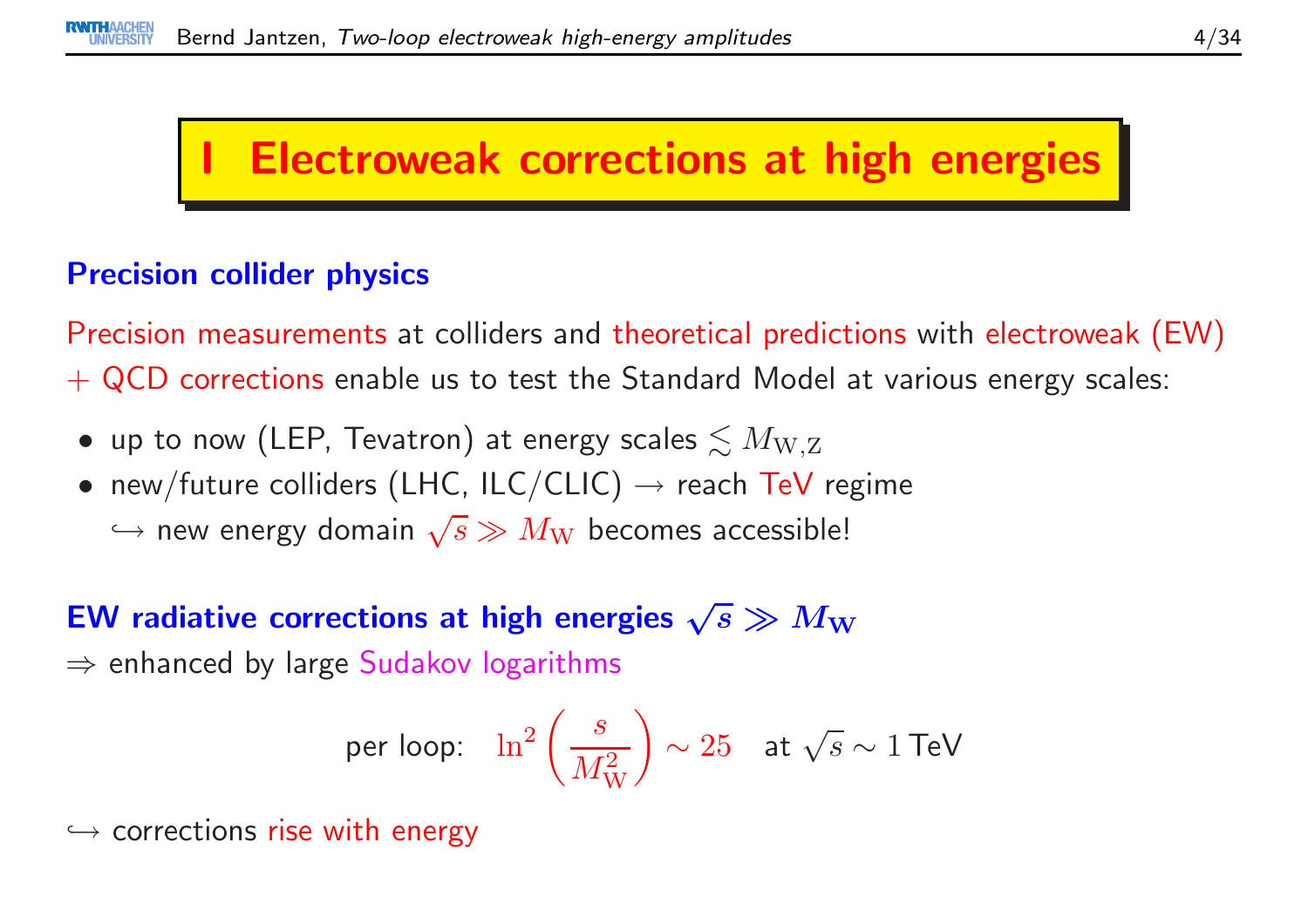#### Origin of large EW logs

- mass singularities: real or virtual emission of soft/collinear gauge bosons from external particles
- remnants from UV singularities

#### Massless gauge bosons

real emission of soft/collinear photons/gluons cannot be detected separately  $\hookrightarrow$  mass singularities cancel between real  $\&$  virtual corrections (KLN theorem)

#### Massive gauge bosons

real emission of  $W$ 's,  $Z$ 's can (in principle) be detected separately  $\hookrightarrow$  only virtual corrections: large logs remain present in exclusive observables,  $\hookrightarrow$  $\hookrightarrow$  even in inclusive observables (Bloch–Nordsieck violations)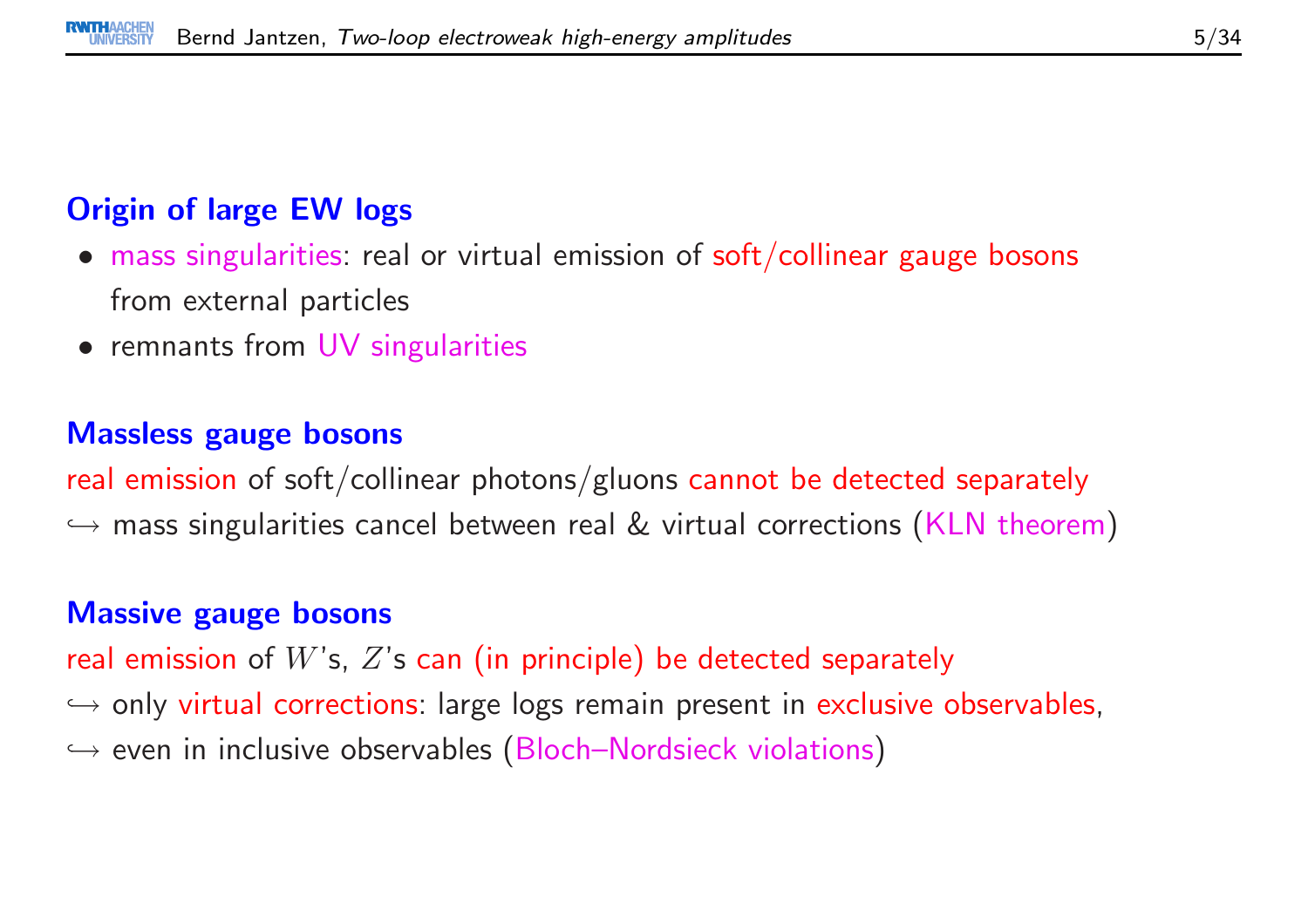#### Example:Drell–Yan processes

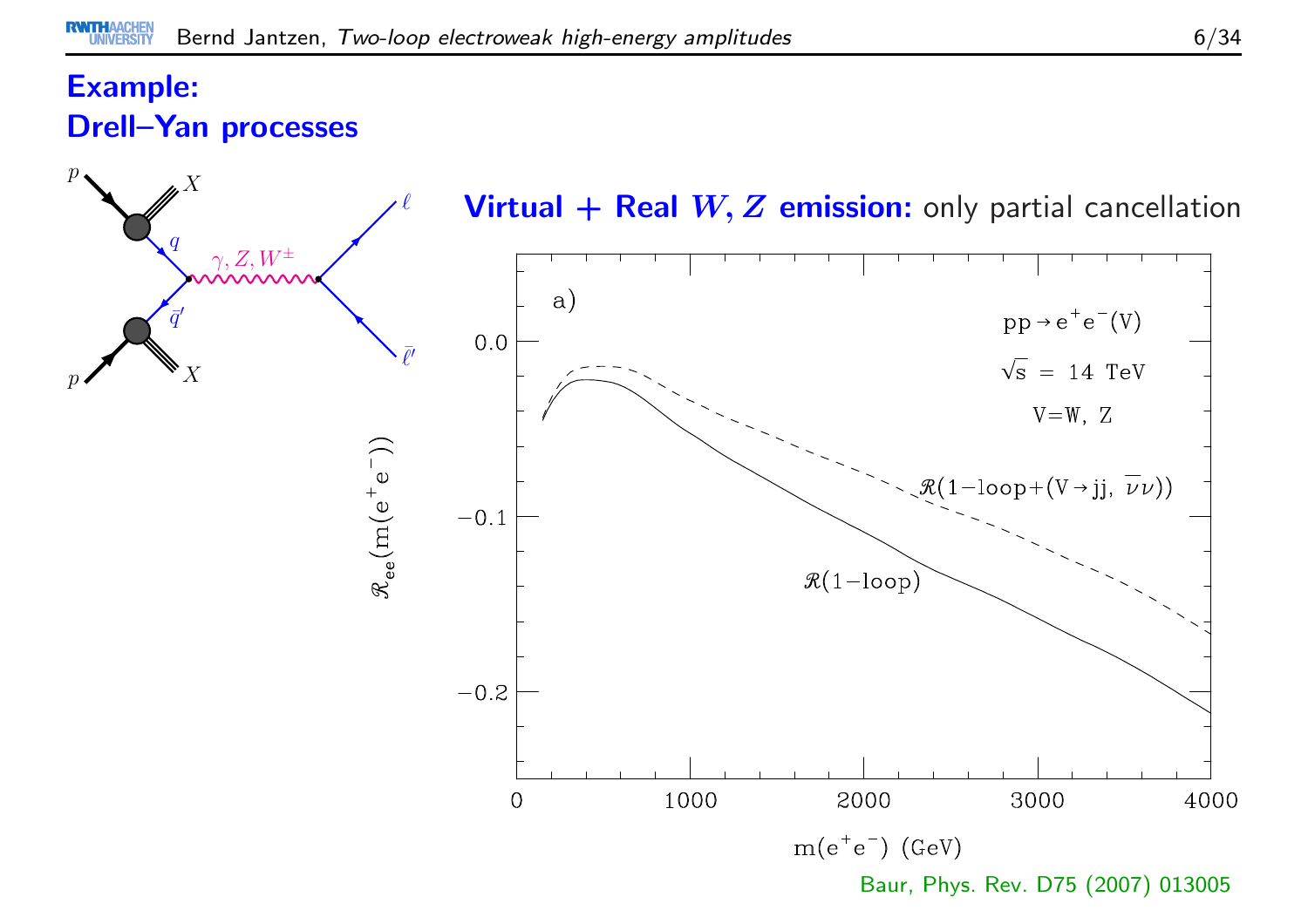#### EW 1-/2-loop corrections at the LHC

Drell—Yan  $pp\to \mu^+\mu^-$ : (electro)weak 1-loop & 2-loop corrections



⇒ logarithmic approximation very good at high energies

 $\Rightarrow$  2-loop effects  $\sim \mathcal{O}(\%)$ 

cf. Les Houches 2007 report, arXiv:0803.0678 [hep-ph]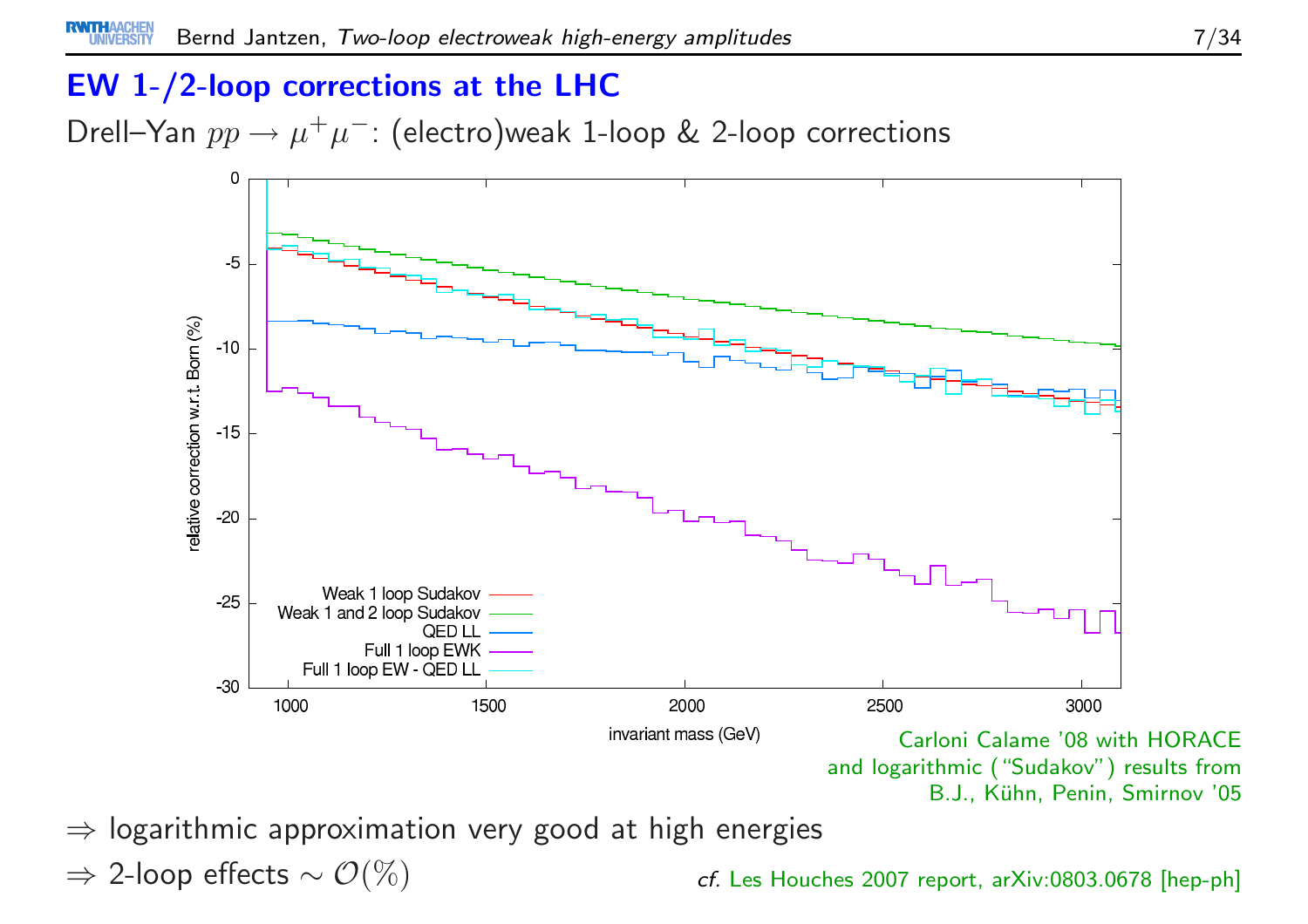# General form of virtual EW corrections for  $s \gg M_\mathrm{W}^2$

$$
\begin{bmatrix} 2 \\ W \end{bmatrix} \left[ L = \ln \left( \frac{s}{M_W^2} \right) \right]
$$

 $\hookrightarrow$  LL (leading logarithmic), NLL (next-to-leading logarithmic),  $\mathsf{N}^2$ LL  $\ldots$  terms:

**1 loop:** 
$$
\alpha \left[ C_1^{\text{LL}} L^2 + C_1^{\text{NLL}} L + C_1^{\text{N}^2 \text{LL}} \right] + \mathcal{O} \left( \frac{M_{\text{W}}^2}{s} \right)
$$
  
-17\% +12\% -3\%

**2 loops:** 
$$
\alpha^2 \left[ C_2^{\text{LL}} L^4 + C_2^{\text{NLL}} L^3 + C_2^{\text{N}^2 \text{LL}} L^2 + C_2^{\text{N}^3 \text{LL}} L + C_2^{\text{N}^4 \text{LL}} \right] + \mathcal{O}\left(\frac{M_{\text{W}}^2}{s}\right)
$$
  
+1.7\%  $-1.8\%$   $+1.2\%$   $-0.3\%$   

$$
\left[ \sigma (u\bar{u} \rightarrow d\bar{d}) \otimes \sqrt{s} = 1 \text{ TeV, B.J., Kühn, Penin, Smirnov '05} \right]
$$

 $\hookrightarrow$  large cancellations!

For theoretical predictions with accuracy  $\sim 1\,\%$ :

- $\Rightarrow$  2-loop corrections important
- $\Rightarrow$  LL approximation not sufficient

With massless photons:  $\log \leadsto 1/\epsilon$  in  $D = 4 - 2\epsilon$  dimensions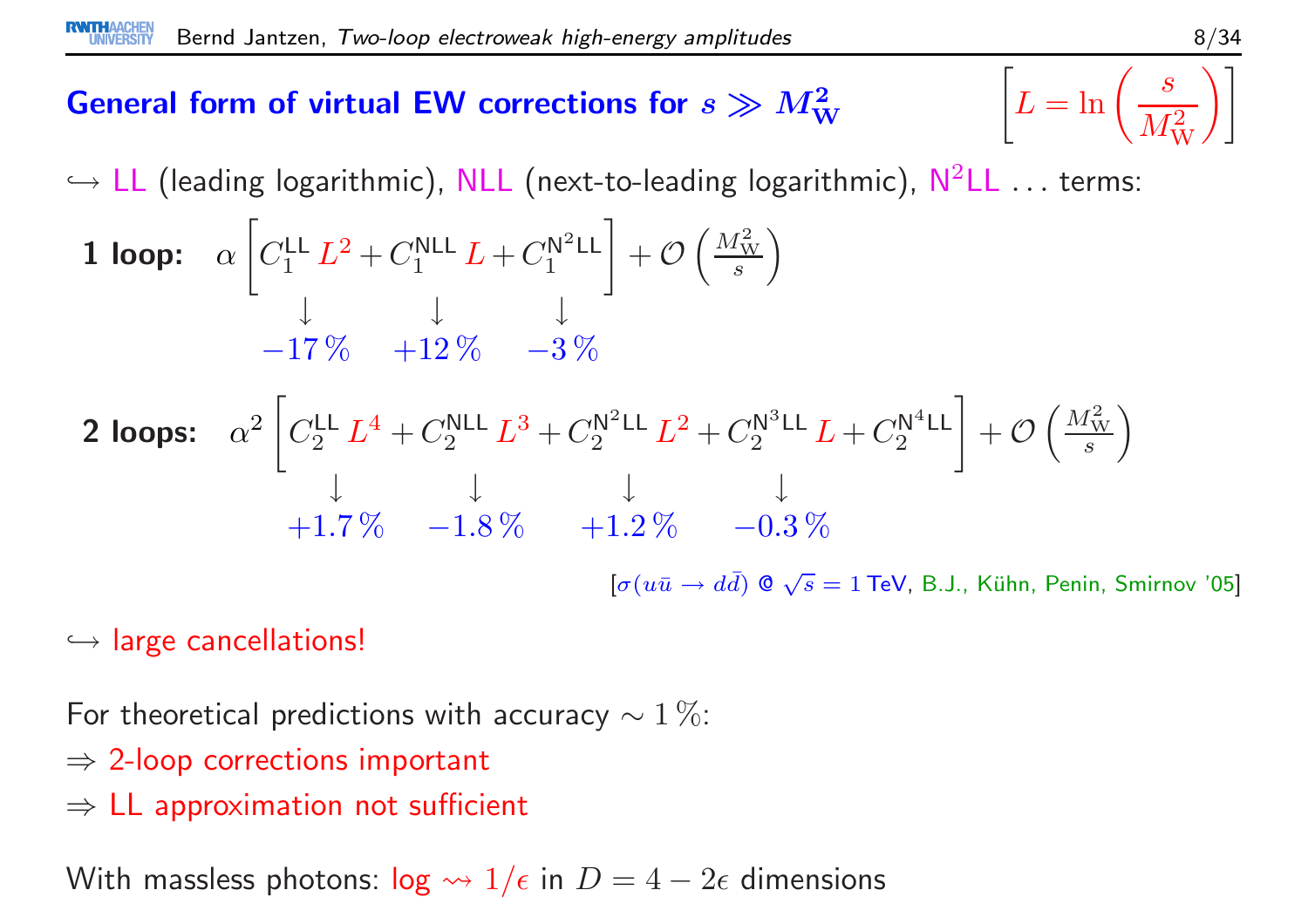#### Existing virtual EW 2-loop corrections

Resummation of 1-loop results using evolution equations valid for

![](_page_8_Figure_3.jpeg)

 $+$  N<sup>2</sup>LL for  $e^+e^- \rightarrow$  $+$   $\mathsf{N}^2\mathsf{LL}$  for  $e^+ \, e^- \to W^+ \, W^-$  [Kühn, Metzler, Penin '07]<br> $+$  effective theory (SCET) approach [Chiu, Fuhrer, Golf, Hoang, Kelley, Manohar '07, '08, '09]

 ${\sf Explicit}$  2-loop calculations based on spontaneously broken  $\mathsf{SU}(2){\times}\mathsf{U}(1)$ ,  $M_\mathrm{Z}\neq M_\mathrm{W}$ :

![](_page_8_Figure_6.jpeg)

 $\Rightarrow$  agreement with evolution equations & SCET  $\checkmark$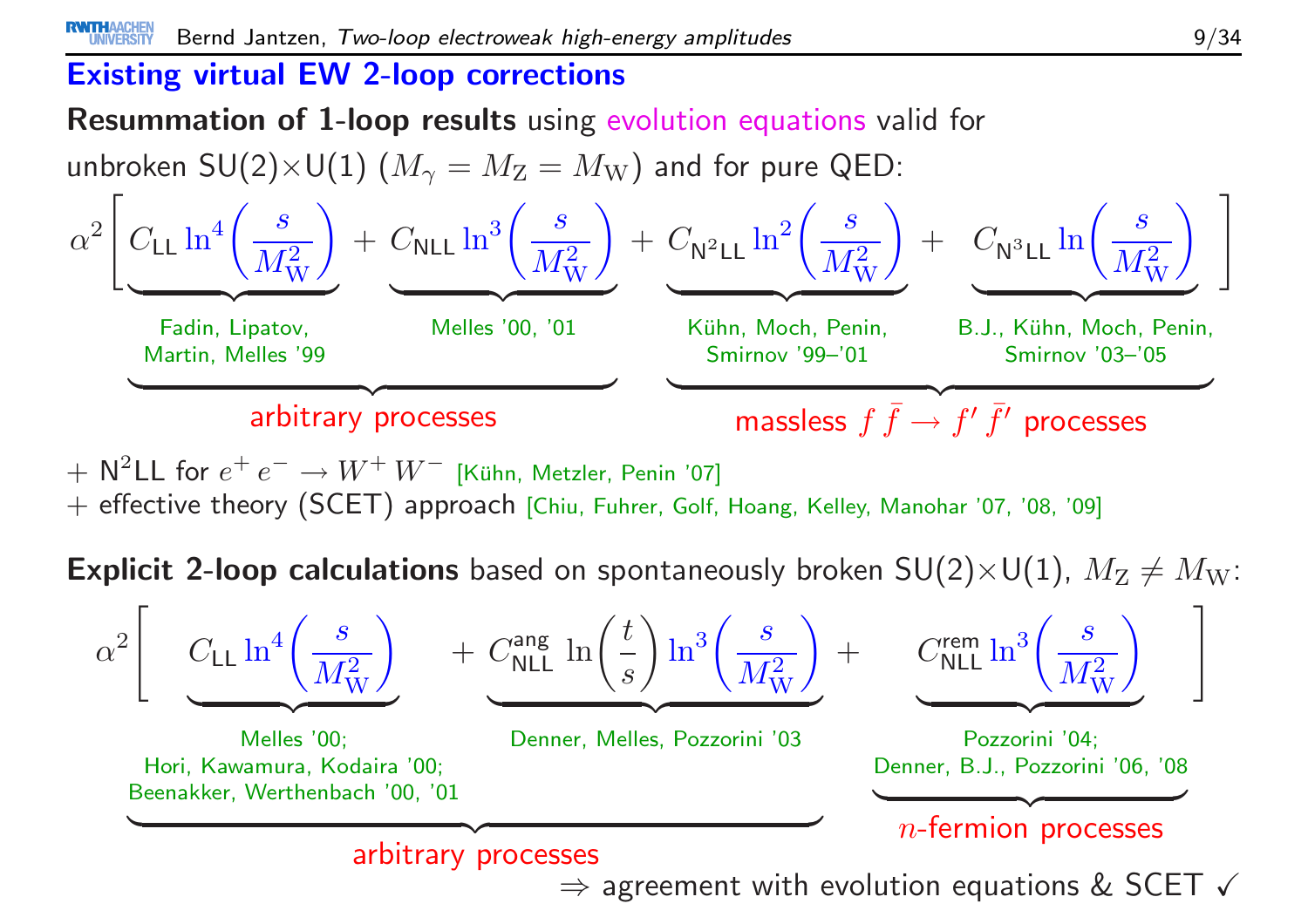## **Overview**

#### <sup>I</sup> Electroweak (EW) corrections at high energies

- origin and importance of EW logs
- existing virtual 2-loop EW corrections

#### II Two-loop next-to-leading logarithmic (NLL) corrections

- extraction of NLL contributions
- evaluation of Feynman diagrams: expansion by regions & Mellin–Barnes representation

#### III Results for processes involving massless and massive fermions

- factorization and exponentiation of the logs
- comparisons and applications
- structure of the result to all orders in  $\epsilon$

#### IV Summary & outlook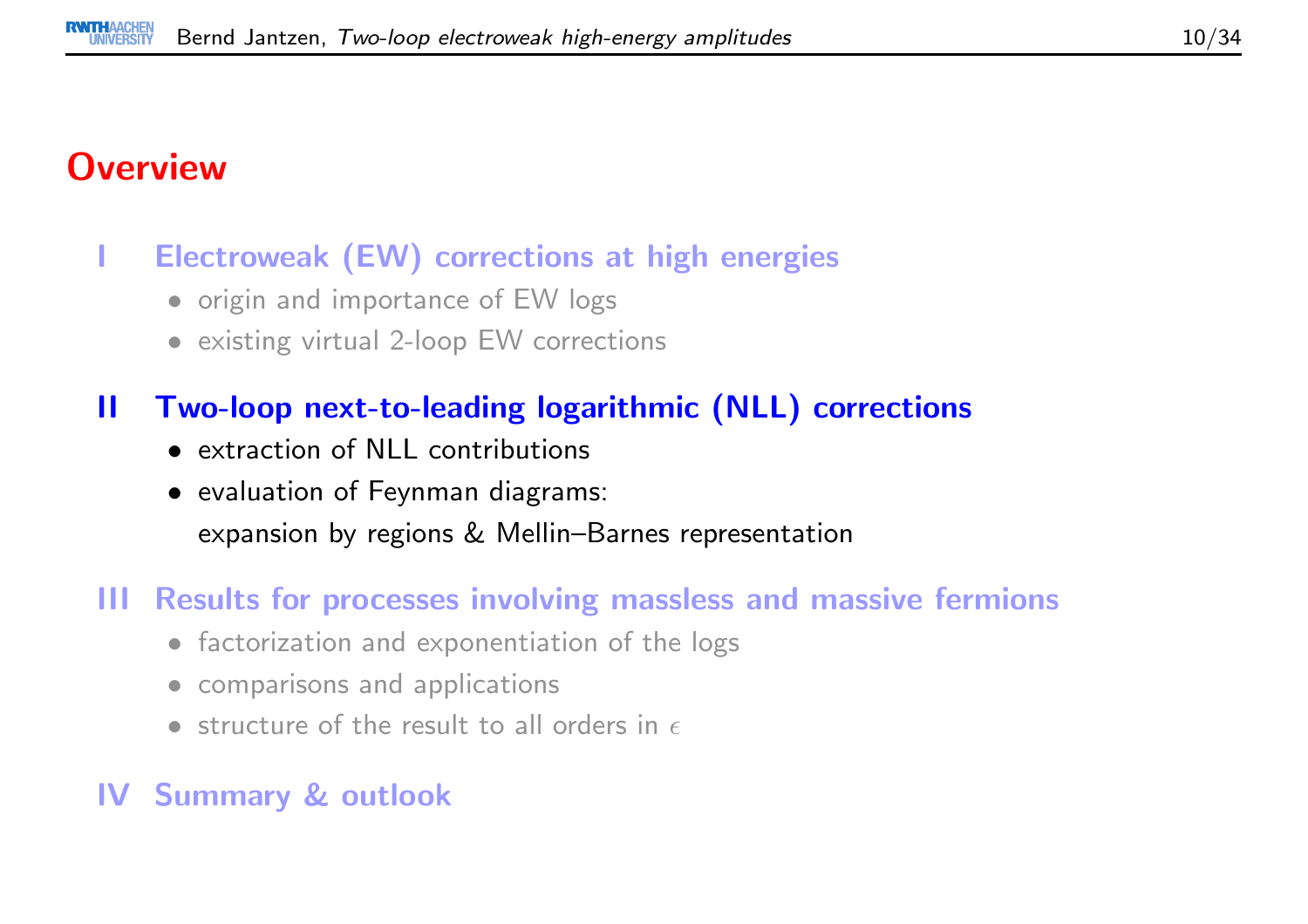## II Two-loop next-to-leading logarithmic corrections

Goal: virtual 2-loop EW corrections for arbitrary processes in NLL accuracy **Process-independent**: corrections determined without specifying external particles  $\hookrightarrow$  separate loop integrals from Born matrix elements<br>Alusedy semplatedy we see so involving massless  $^{\rho}$  me

Already completed: processes involving massless & massive external fermions

#### Parameters:

- $\frac{1}{2}$  [D  $[D = 4 - 2\epsilon]$
- different large kinematical invariants  $r_{ij} = (p_i + p_j)^2 \sim Q^2 \gg M_{\rm W}^2$
- different heavy particle masses  $M_{\rm W}^2 \sim M_{\rm Z}^2 \sim m_{\rm t}^2 \sim M_{\rm Higgs}^2$
- massive top quark, other fermions massless

⇒ $\Rightarrow$  logs  $L = \ln\left(\dfrac{Q^2}{M_\mathrm{W}^2}\right)$  and  $\frac{1}{\epsilon}$  poles (from virtual photons, counted like logs)  $1$  loop:  $LL \rightarrow$  $\rightarrow \epsilon^{-2}, L\epsilon^{-1}, L^2, L^3\epsilon, L^4\epsilon^2; \qquad \text{NLL} \rightarrow \epsilon^{-1}, L, L^2\epsilon, L^3\epsilon^2$ 2 loops:  $LL \rightarrow$  $\rightarrow \epsilon^{-4}, L\epsilon^{-3}, L^2\epsilon^{-2}, L^3\epsilon^{-1}, L^4; \quad \text{NLL} \rightarrow \epsilon^{-3}, L\epsilon^{-2}, L^2\epsilon^{-1}, L^3$ ⇒⇒ NLL coefficients involve small logs  $\ln\left(\dfrac{-r_{ij}}{Q^2}\right)$  and  $\ln\left(\dfrac{M_\mathrm{Z}^2,m_\mathrm{t}^2}{M_\mathrm{W}^2}\right)$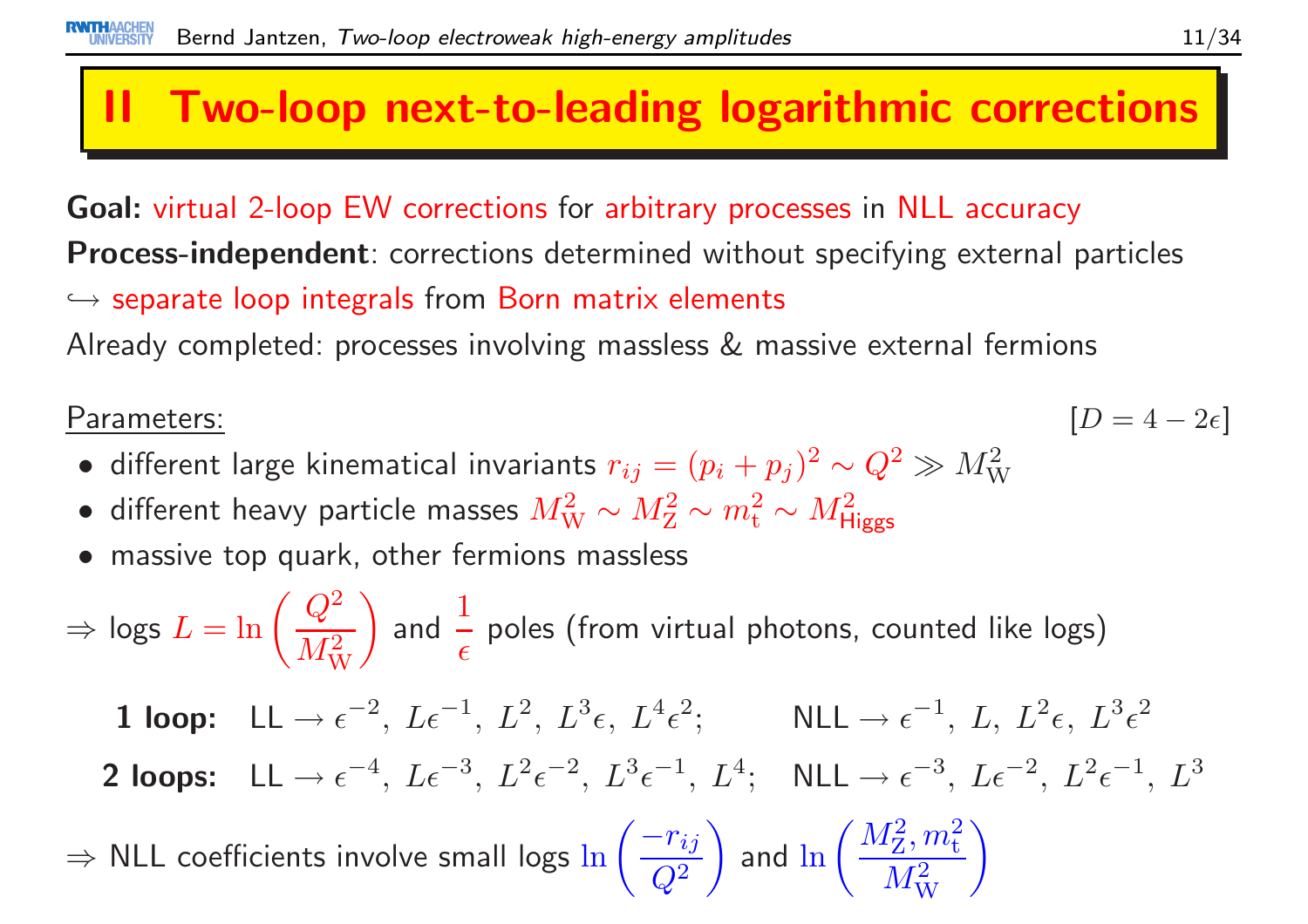## Extraction of NLL contributions

Logs originate from mass singularities when <sup>a</sup> virtual gauge boson  $(\gamma, Z, W^\pm)$  couples to an <mark>on-shell external leg</mark>  $\rightarrow$  single log from collinear region (+ UV logs)

## Isolate factorizable contributions:

gauge boson exchanged between external legs; separate loop integral from Born diagram (F)<br>via soft-collinear approximation via soft–collinear approximation $\rightarrow$  double log from soft  $\&$  collinear region

## $p_{\it i}$  $\stackrel{\gamma,Z,W^\pm}{\curvearrowright}$

![](_page_11_Picture_6.jpeg)

#### Remaining non-factorizable contributions: collinear Ward identities

Denner, Pozzorini '00, '01

![](_page_11_Figure_9.jpeg)

The factorizable contributions contain all soft or collinear NLL mass singularities.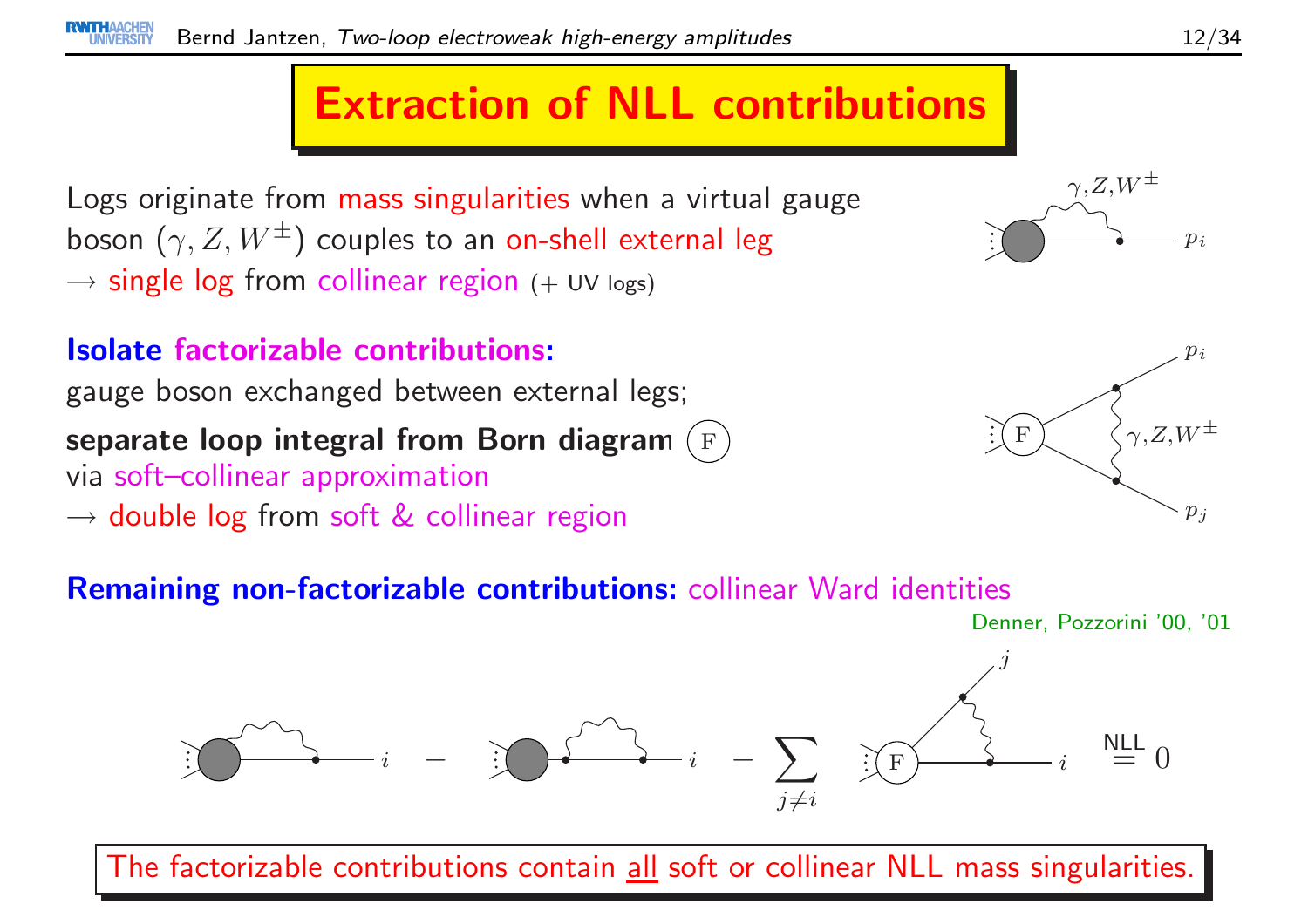#### Factorizable contributions at <sup>2</sup> loops:

![](_page_12_Figure_2.jpeg)

 $\hookrightarrow$  non-factorizable contributions vanish

**Yukawa couplings** of massive fermions to Higgs & Goldstone bosons  $\hookrightarrow$  only <u>three</u> non-suppressed factorizable diagrams:

![](_page_12_Figure_5.jpeg)

⇒ Sum vanishes due to gauge invariance of Yukawa interaction  $\rightarrow$  Yukawa interaction contributes only to wave-function renormalization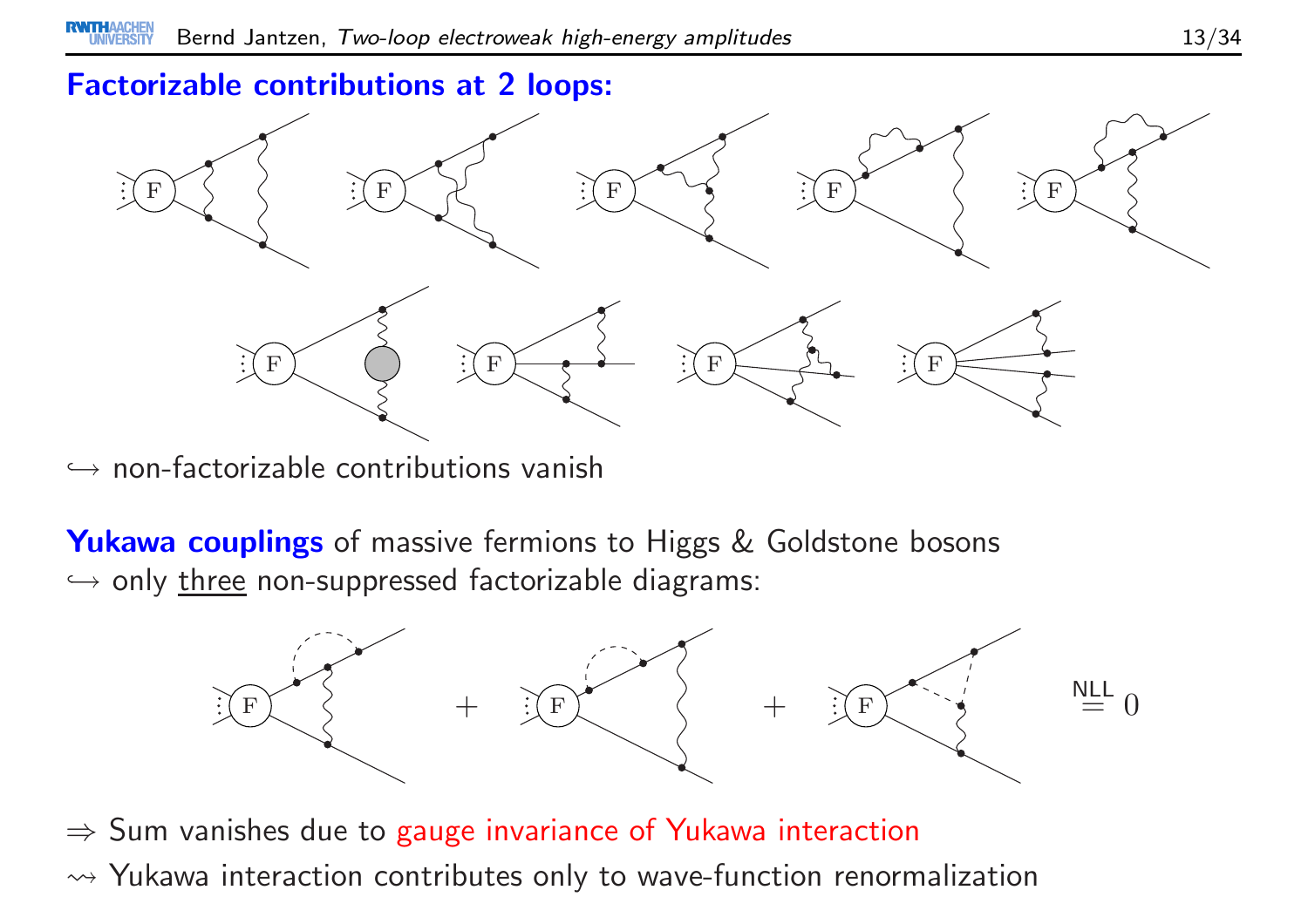#### Treatment of ultraviolet (UV) singularities

UV  $1/\epsilon$  poles in subdiagrams with scale  $\mu_{\mathsf{loop}}^2$  & renormalization at scale  $\mu_{\mathsf{R}}^2$ :

![](_page_13_Figure_3.jpeg)

Perform **minimal UV subtraction** in UV-singular (sub)diagrams and counterterms:

![](_page_13_Figure_5.jpeg)

Advantages:

- no UV NLL terms from hard subdiagrams  $(\mu_{\mathsf{loop}}^2 \sim Q^2)$  $\hookrightarrow$  no UV contributions from internal parts of tree subdiagrams<br>see use of the ellipsex communication (not uslid in UV marineal)
- can use soft–collinear approximation (not valid in UV regime!) also for hard UV-singular subdiagrams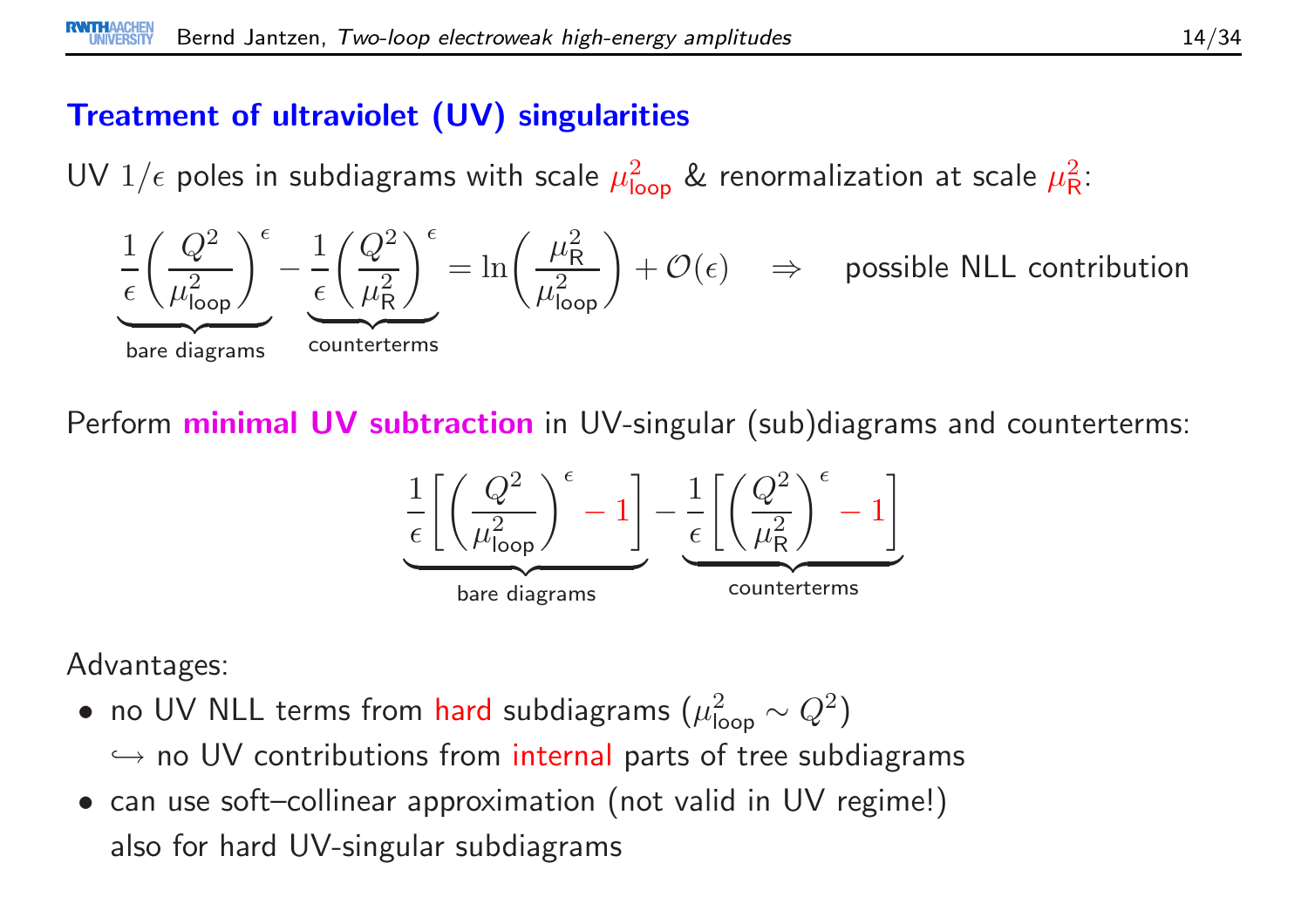## Evaluation of Feynman diagrams

Need to evaluate Feynman diagrams in the high-energy limit  $Q^2 \gg M^2 \sim M_{\rm W}^2$  $\Rightarrow$  discuss combination of two methods:

- expansion by regions,
- $\bullet$ Mellin–Barnes representations.

cf. B.J., Smirnov '06 & refs. therein

The same diagrams have also been evaluated independently with an automatizedalgorithm based on sector decomposition (not discussed here). Denner, Pozzorini '04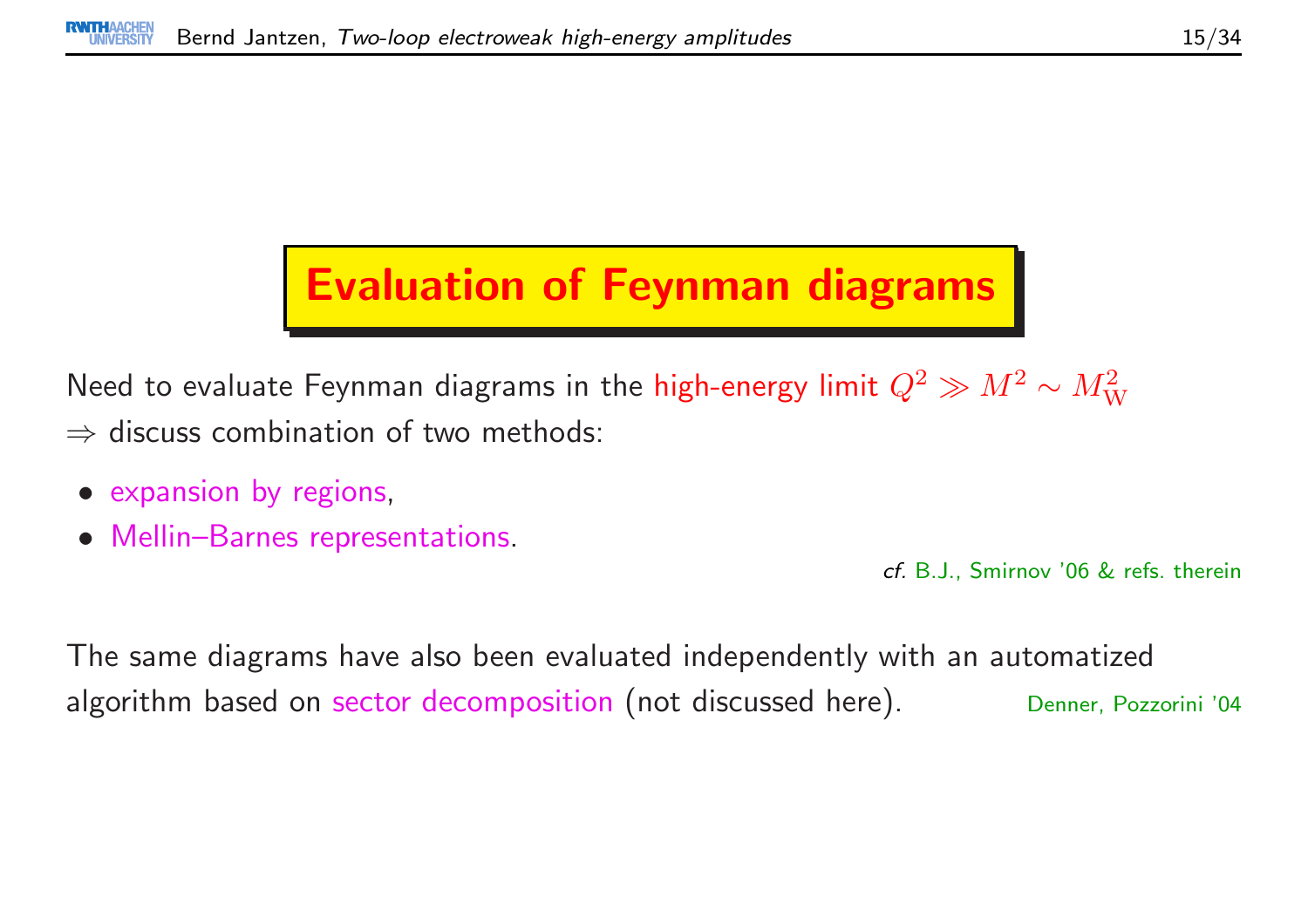#### Expansion by regions

- problem: expansion of a Feynman integral in a limit like  $Q^2 \gg M^2$
- wanted: expansion of the integrand before integration
- **complication:** expansion and integration do <u>not</u> commute, expansion creates new singularities

#### Recipe for the method of expansion by regions:

- 1. within the integration domain for the loop momenta, consider the relevant *regions* (usually around points where singularities arise)
- 2. in every region, *expand* the integrand in a *Taylor series* with respect to the parameters that are considered small there(for non-suppressed terms just set small parameters to zero)
- 3. *integrate* each of the expanded integrands over the *whole integration domain*
- 4. set to zero any *integral without scale* (like with dimensional regularization)

For some individual regions, in addition to  $\epsilon$ , analytic regularization is needed (drops out in sum of regions).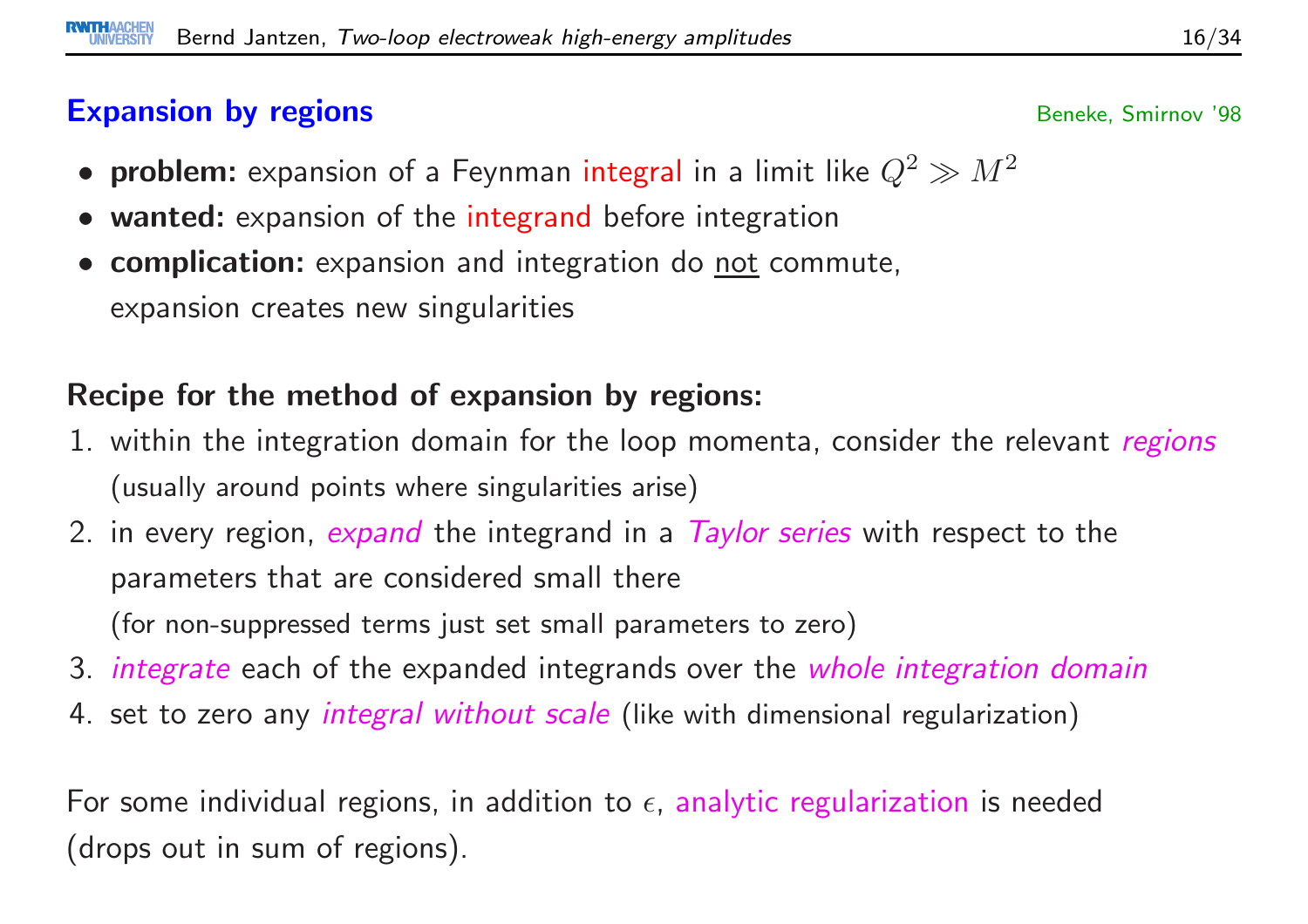#### Expansion by regions: example

Vertex form factor in the Sudakov limit  $Q^2 \gg$ (massless fermions, gauge boson mass  $M)$ ) and the set of  $q$ 

 $\bullet\,$  typical regions for each loop momentum  $k\colon$ 

hard  $\quad$  (h):  $\quad$  all components of  $k \sim Q$ soft  $\quad$  (s): all components of  $k \sim M$ ultrasoft  $\pmb{(}$  us):  $\pmb{\quad \text{all components of} $k \sim M^2/Q$}$ 1-collinear (1c):  $k^2 \sim 2p_1 \cdot k \sim M^2$ ,  $2p_2 \cdot k \sim Q^2$ 2-collinear (2c):  $k^2 \sim 2p_2 \cdot k \sim M^2$ ,  $2p_1 \cdot k \sim Q^2$ • 1-loop vertex correction:  $f = \frac{e^{\epsilon \gamma_{\rm E}}}{i \pi^{d/2}} \int \frac{\mathrm{d}^d k}{(k^2 - M^2)(k^2 - 2p_1)}$  $(M^2 - M^2)(k^2 - 2p_1 \cdot k)(k^2 - 2p_2 \cdot k)$  $f^{(h)}=% {\textstyle\sum\nolimits_{\alpha}} e_{\alpha}/\sqrt{2}g_{\alpha}^{2}$  $=\frac{1}{Q^2}\left[-\frac{1}{\epsilon^2}+\frac{1}{\epsilon}\ln(Q^2)-\frac{1}{2}\ln^2(Q^2)+\frac{\pi^2}{12}+\mathcal{O}\bigg(\frac{M^2}{Q^2}\bigg)\right]$  $f^{(1c)}\ +$  $f^{(2c)} = \frac{1}{Q^2} \left[ \frac{1}{\epsilon^2} - \frac{1}{\epsilon} \ln(Q^2) - \frac{1}{2} \ln^2(M^2) + \ln(M^2) \ln(Q^2) - \frac{5}{12} \pi^2 + \mathcal{O}\left(\frac{M^2}{Q^2}\right) \right]$ ⇒ $\Rightarrow f = f^{(h)} + f^{(1c)} + f^{(2c)} = \frac{1}{Q^2} \left[ -\frac{1}{2} \ln^2 \left( \frac{Q^2}{M^2} \right) - \frac{\pi^2}{3} + \mathcal{O} \left( \frac{M^2}{Q^2} \right) \right]$ 

![](_page_16_Figure_5.jpeg)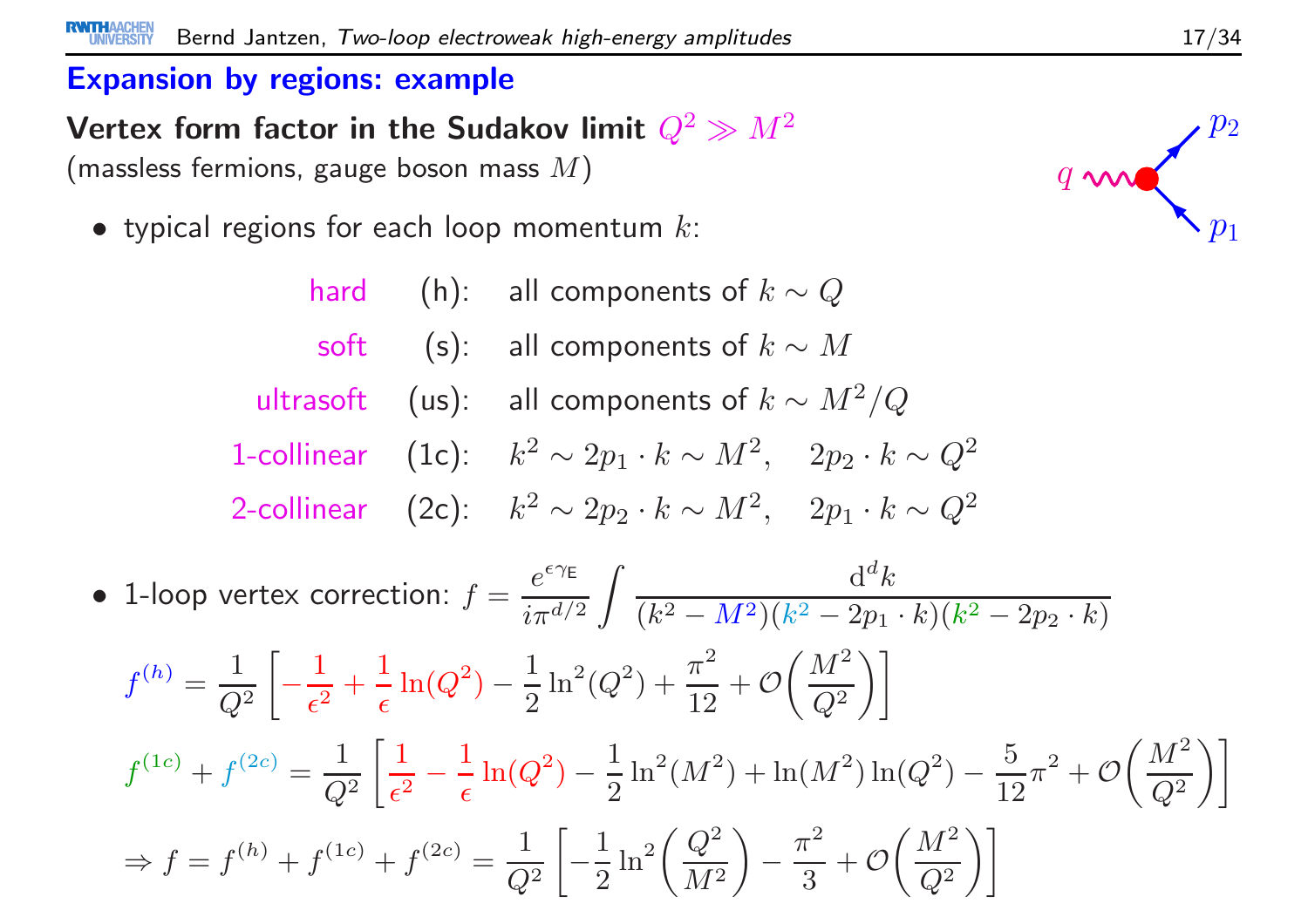#### Expansion by regions with massive external legs

Expansion before integration:

- 1. expansion eliminates <mark>small</mark> terms with respect to <mark>large</mark> terms
- 2. integration produces new small, but possibly finite invariants $p_i^2, p_j^2 \in \{0, m_t^2\} \ll 2p_i \cdot p_j \sim Q^2$

Need to make these invariants explicit before integration

$$
\Rightarrow \text{shift to lightlike momenta: } p_{i,j} = \tilde{p}_{i,j} + \frac{p_{i,j}^2}{2\tilde{p}_i \cdot \tilde{p}_j} \, \tilde{p}_{j,i} \text{ with } \tilde{p}_i^2 = \tilde{p}_j^2 = 0
$$

Relevant regions for each loop momentum  $\bm{k}$ :  $\begin{bmatrix} M \end{bmatrix}$ 

 $M \sim M_{\mathrm{W,Z}} \sim m_{\mathrm{t}} \ll Q$ 

|                   | $k_{\parallel \tilde{p}_i}$ | $k_{\parallel \tilde{p}_j}$ | $k_{\perp (\tilde p_i, \tilde p_j)}$ |
|-------------------|-----------------------------|-----------------------------|--------------------------------------|
| hard              | $\mathcal{Q}$               |                             |                                      |
| soft              |                             | M                           | $\overline{M}$                       |
| ultrasoft $M^2/Q$ |                             | $M^2/Q$                     | $M^2/Q$                              |

|                                                           | $k_{\parallel \tilde{p}_i}$ | $k_{\parallel \tilde{p}_j}$ | $k_{\perp (\tilde p_i, \tilde p_j)}$ |      |
|-----------------------------------------------------------|-----------------------------|-----------------------------|--------------------------------------|------|
| $i$ -collinear                                            |                             | $M^2/Q$                     | $M\,$                                |      |
| $j$ -collinear                                            | $M^2/Q$                     |                             | $\overline{M}$                       |      |
| $i$ -ultracollinear                                       |                             | $M^2/Q$ $M^4/Q^3$ $M^3/Q^2$ |                                      | new! |
| $\mid j$ -ultracollinear $\mid M^4/Q^3 \mid \ M^2/Q \mid$ |                             |                             | $M^3/Q^2$                            | new! |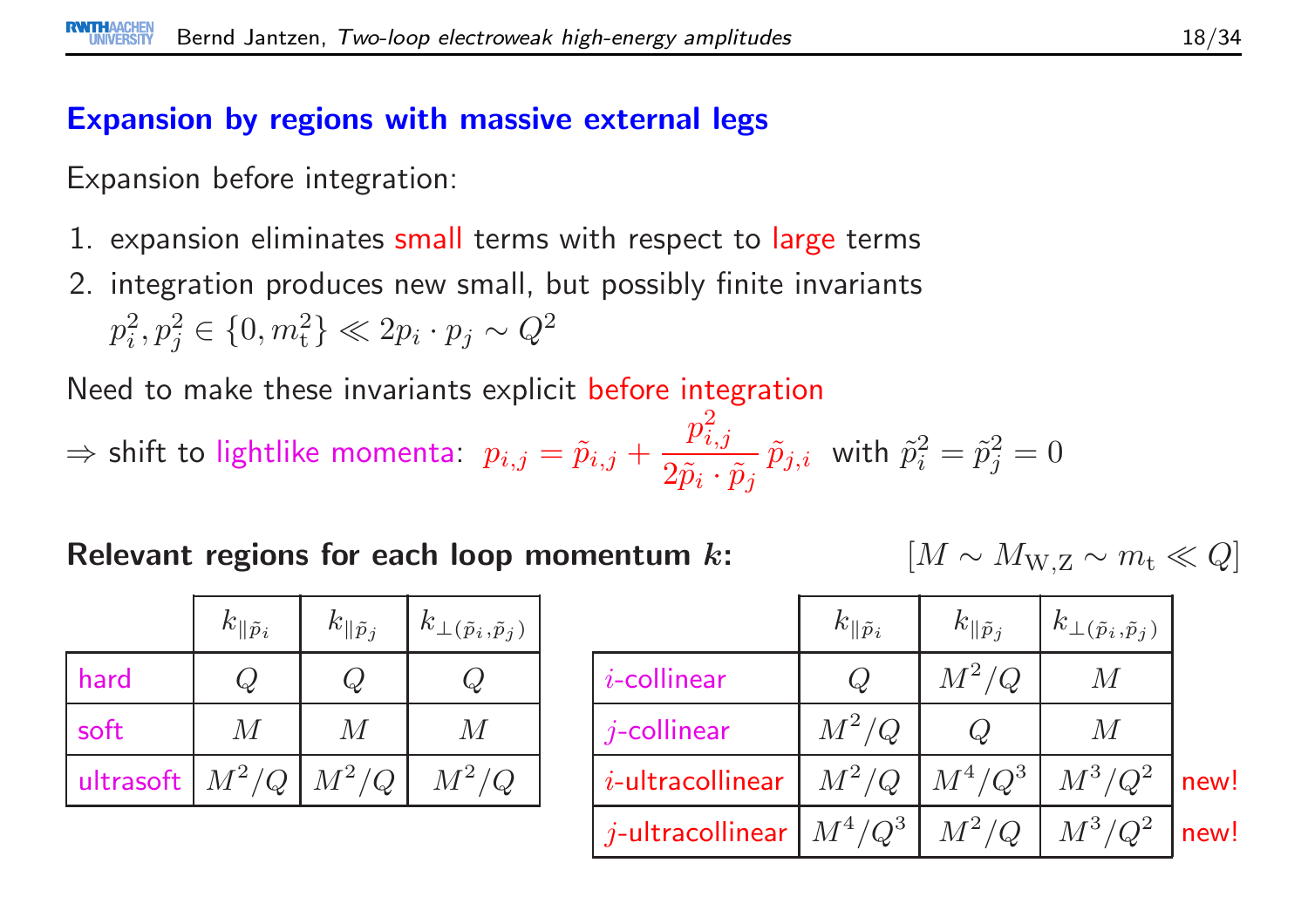#### Mellin–Barnes representation

Ussyukina '75; Boos, Davydychev '91

−n−1

 $-n-2$ 

 $\lim z$ 

−n

 $\Omega$ 

 $0 \t1 \t2$ 

Feynman integrals with many parameters are hard to evaluate $\hookrightarrow$  separate parameters by Mellin–Barnes (MB) representation:<br>.

$$
\frac{1}{(A+B)^n} = \frac{1}{\Gamma(n)} \int_{-i\infty}^{i\infty} \frac{dz}{2\pi i} \Gamma(n+z) \Gamma(-z) \frac{B^z}{A^{n+z}}
$$

- MB integrals go along the imaginary axis, leaving poles of  $\Gamma(z+\ldots)$  to the left and poles of  $\Gamma(-z+\ldots)$  to the right of the integration contour
- evaluation: close the integration contour to the right  $(|B| \leq |A|)$  or to the left  $(|B| \geq |A|)$  and pick up the residues within the contour:  $\text{Res}\,\Gamma(z)\big|_{z=-i} = (-1)^i/i!$  $\hookrightarrow$  asymptotic expansion in powers of  $(B/A)$  or  $(A/B)$  and  $\ln(A/B)$
- closely related to expansion by regions: contributions from residues of MB integral correspond to contributions from regions

### This project:

- use MB representation for expressions originating from expansion by regions
- extract and evaluate singularities from MB integrals

Re z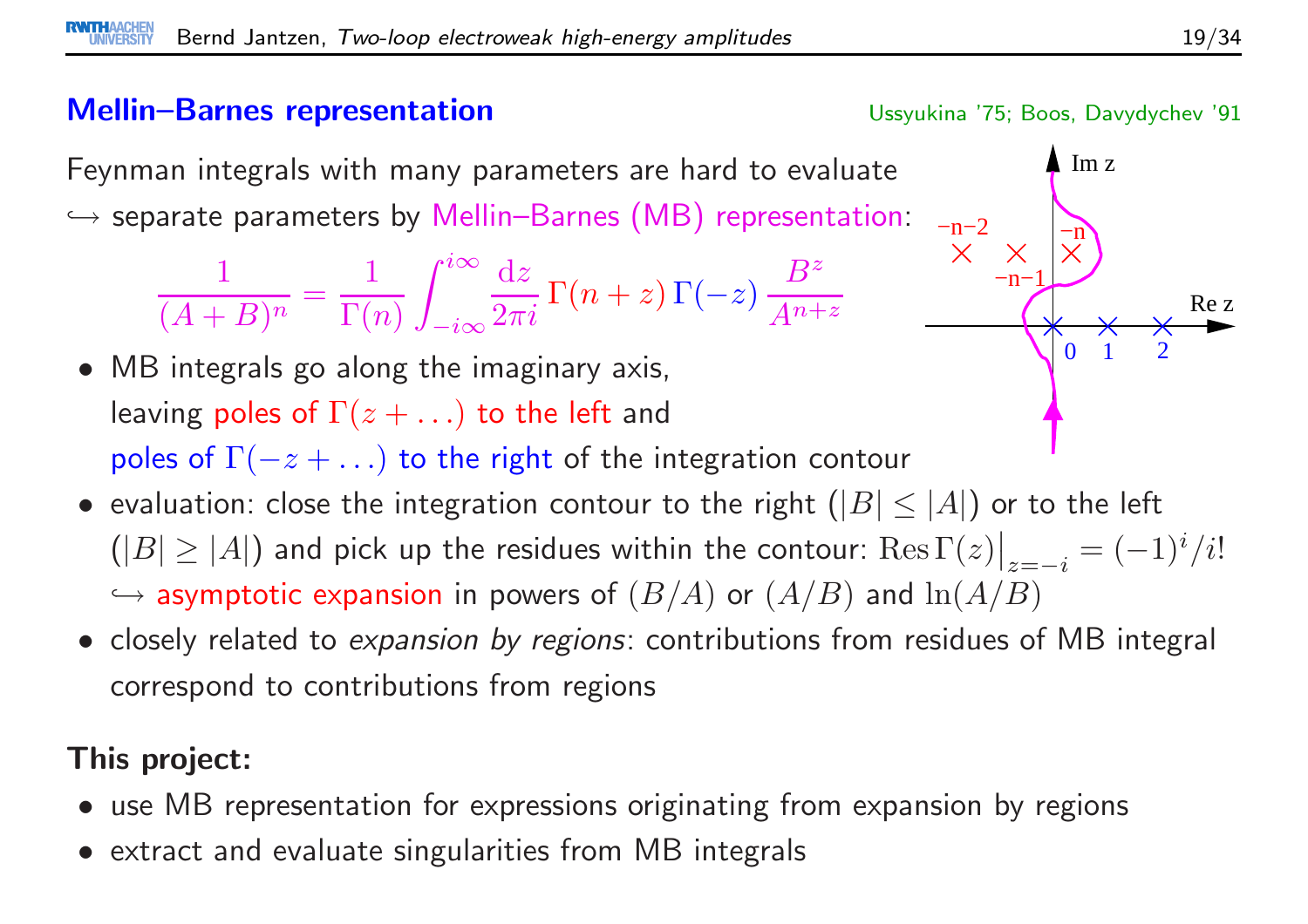#### Mellin–Barnes integrals: extraction of singularities

$$
I = \int_{-i\infty}^{i\infty} \frac{dz}{2\pi i} \underbrace{\Gamma(\epsilon + z)}_{\text{left poles}} \underbrace{\Gamma(-z)}_{\text{right poles}}
$$

 $\Rightarrow$  The left pole at  $z=-\epsilon$  and the right pole at  $z=0$  "glue together" for  $\epsilon \to 0.$  Close contour to the right:

$$
-\text{Res}\,\Gamma(\epsilon+z)\Gamma(-z)f(z)\Big|_{z=0} = \Gamma(\epsilon)f(0) = \frac{1}{\epsilon}f(0) + \mathcal{O}(\epsilon^0)
$$

 $\Rightarrow$  When a left pole and a right pole glue together, a singularity is produced!

Extract such singularities by shifting the contour:

$$
I = -\text{Res}\,\Gamma(\epsilon+z)\Gamma(-z)f(z)\Big|_{z=0} + \int_{-i\infty}^{i\infty}\frac{\mathrm{d}z}{2\pi i}\,\frac{\Gamma(\epsilon+z)}{(-z)}\frac{\Gamma(1-z)}{\text{right poles}}f(z)
$$

Now the poles at  $z=-\epsilon$  and  $z=0$  both lie to the left of the integration contour.  $\hookrightarrow$  The integrand can safely be expanded in  $\epsilon$ .  $\hookrightarrow$  The integrand can safely be expanded in  $\epsilon$ .<br>[ $\epsilon$  can be a combination of  $\epsilon = (4-D)/2$  and analytic regularization parameters.]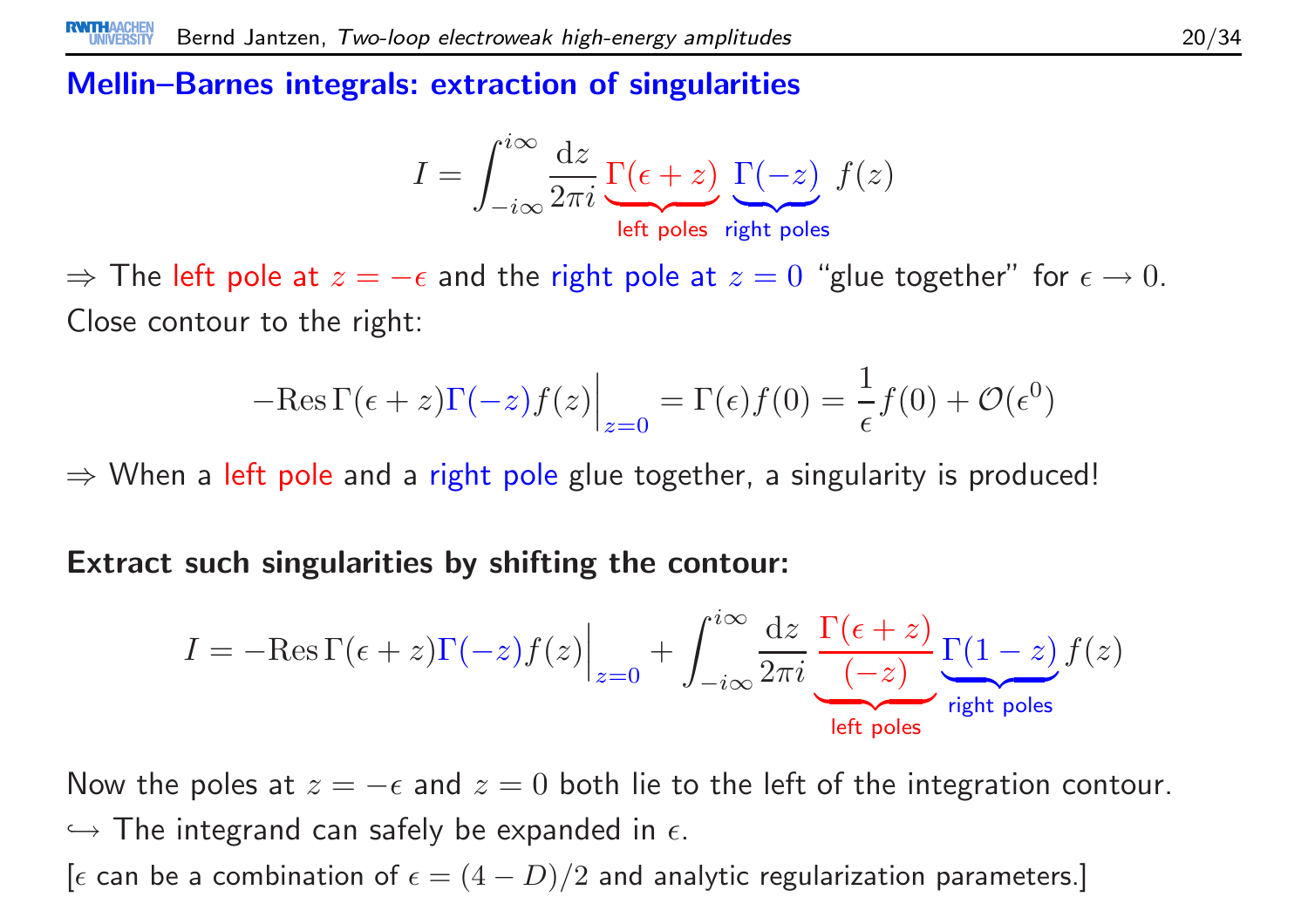### Power singularities  $Q^2/M^2$

Asymptotic expansion for  $Q^2 \gg M_{\mathrm{W},Z}^2,\,m_{\mathrm{t}}^2$  , with the simularities to  $Q^2/M^2$  $\hookrightarrow$  logarithmic singularities  $\ln(Q^2/M_{\mathrm{W,Z}}^2)$ ,  $\ln(Q^2/m_{\mathrm{t}}^2)$  $\hookrightarrow$  also power singularities  $Q^2/M_{\mathrm{W,Z}}^2$ ,  $Q^2/m_{\mathrm{t}}^2$ 

E.g. in scalar diagrams (master integrals)

![](_page_20_Figure_4.jpeg)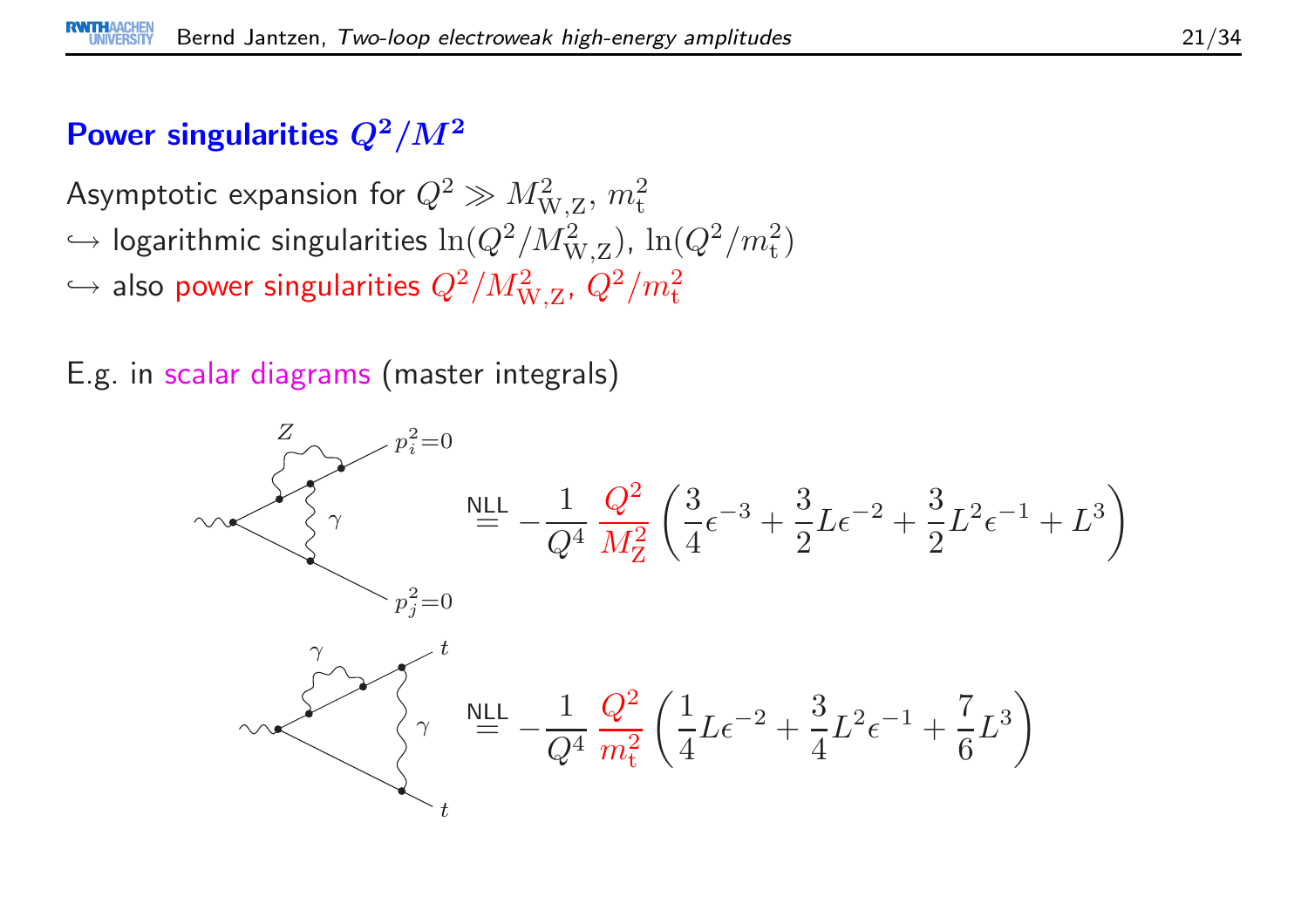## Power singularities  $Q^2/M^2$  (2)

- not present at 1 loop
- appear at <sup>2</sup> loops in (scalar) diagrams with loop insertions at soft–collinear lines:

![](_page_21_Figure_4.jpeg)

• expansion by regions predicts where power singularities can appear: simply combine the factors of  $M$  from propagators and integration measures for each region

#### Complete Feynman diagrams:

 $Q^2/M^2$  singularities always  $\bm{compensated}$  by factors of  $M^2/Q^2$  from Feynman rules or reductions

 $\Rightarrow$  results for Feynman diagrams are free from power singularities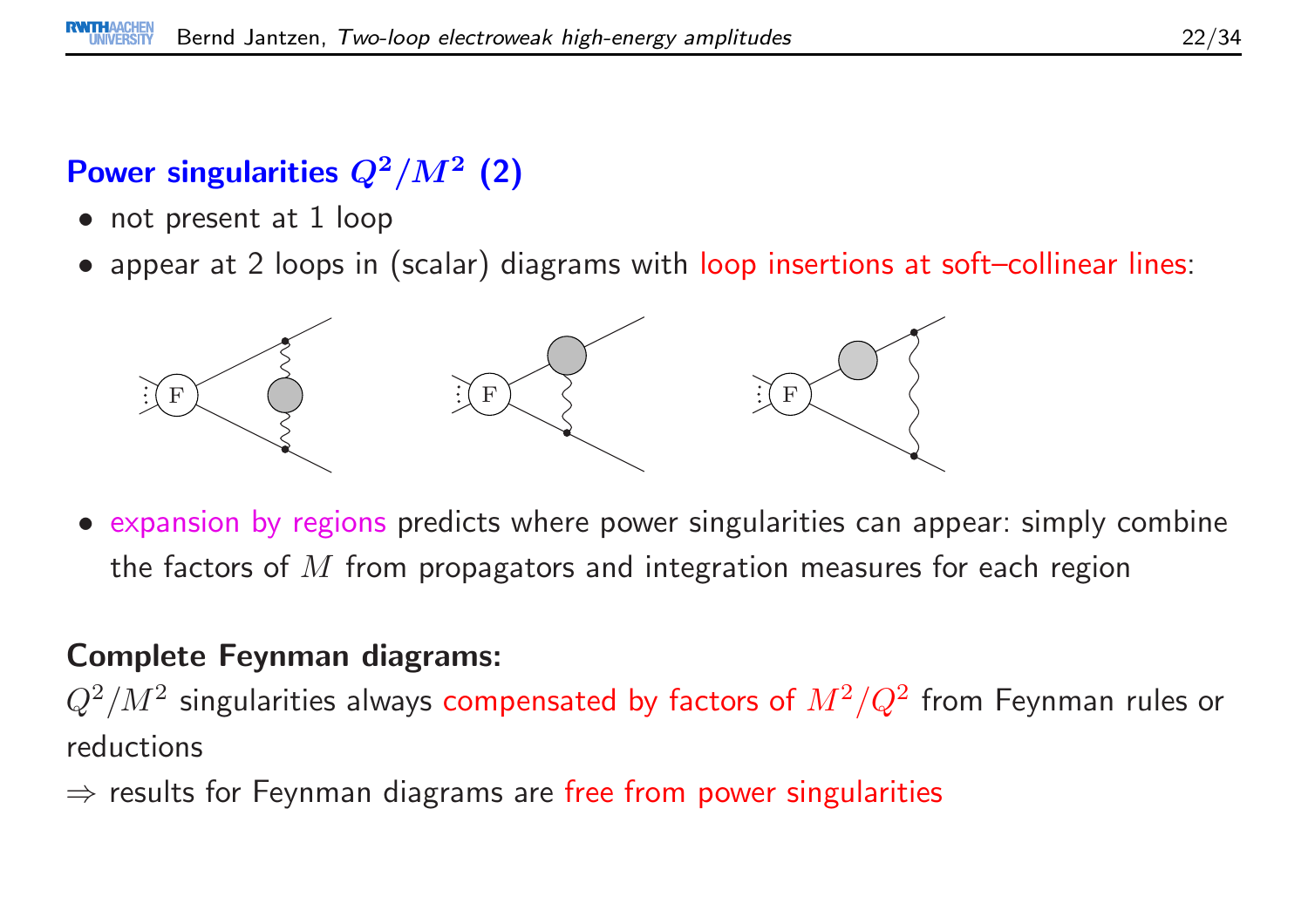#### Structure of the corrections: new logarithms

Scale  $\Delta \sim M_{\mathrm W}^2 \ll Q^2$  of soft–collinear contributions  $\rightarrow$  logs

$$
\ln^n \left(\frac{Q^2}{\Delta}\right) \stackrel{\text{NLL}}{=} \ln^n \left(\frac{Q^2}{M_\text{W}^2}\right) - n \ln \left(\frac{\Delta}{M_\text{W}^2}\right) \ln^{n-1} \left(\frac{Q^2}{M_\text{W}^2}\right)
$$

• massless fermions: only  $\Delta = M_{\rm Z,W}^2$ 

• massive fermions: also  $\Delta = m_{\rm t}^2$  and  $\Delta = M_{\rm W}^2 - m_{\rm t}^2 - i0$  (at  $W$ – $t$ – $b$  vertices):

![](_page_22_Figure_6.jpeg)

#### Complete Feynman diagrams:

- diagrams without photons: independent of fermion masses, only  $\Delta = M_{\rm Z,W}^2$
- diagrams with photons:  $\Delta = M_{\rm Z,W}^2$  and  $\Delta = m_{\rm t}^2$ , but not  $\Delta = M_{\rm W}^2 m_{\rm t}^2$ (additionally  $1/\epsilon$  poles)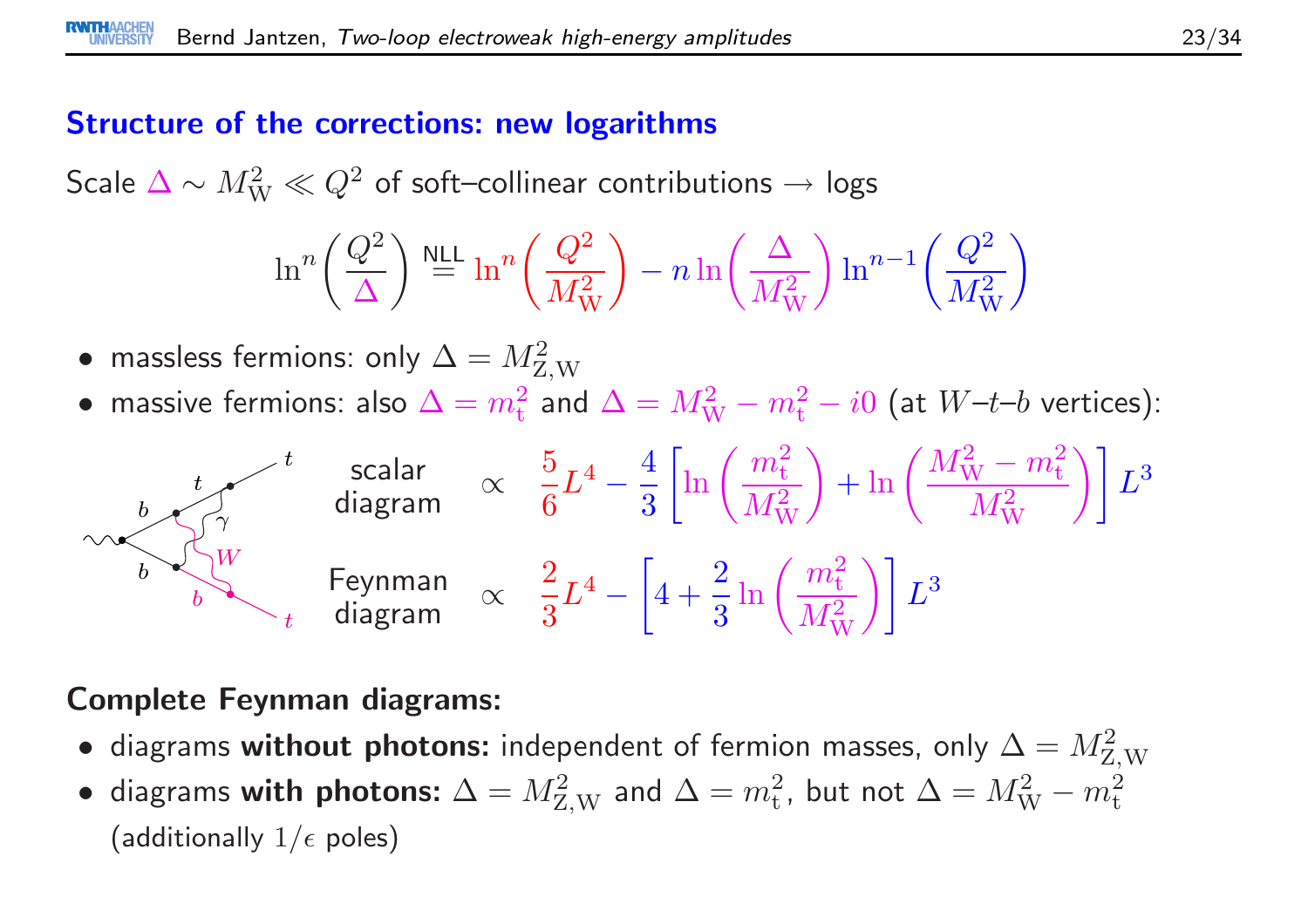## **Overview**

#### <sup>I</sup> Electroweak (EW) corrections at high energies

- origin and importance of EW logs
- existing virtual 2-loop EW corrections
- II Two-loop next-to-leading logarithmic (NLL) corrections
	- extraction of NLL contributions
	- evaluation of Feynman diagrams: expansion by regions & Mellin–Barnes representation

#### III Results for processes involving massless and massive fermions

- factorization and exponentiation of the logs
- comparisons and applications
- $\bullet\,$  structure of the result to all orders in  $\epsilon$

#### IV Summary & outlook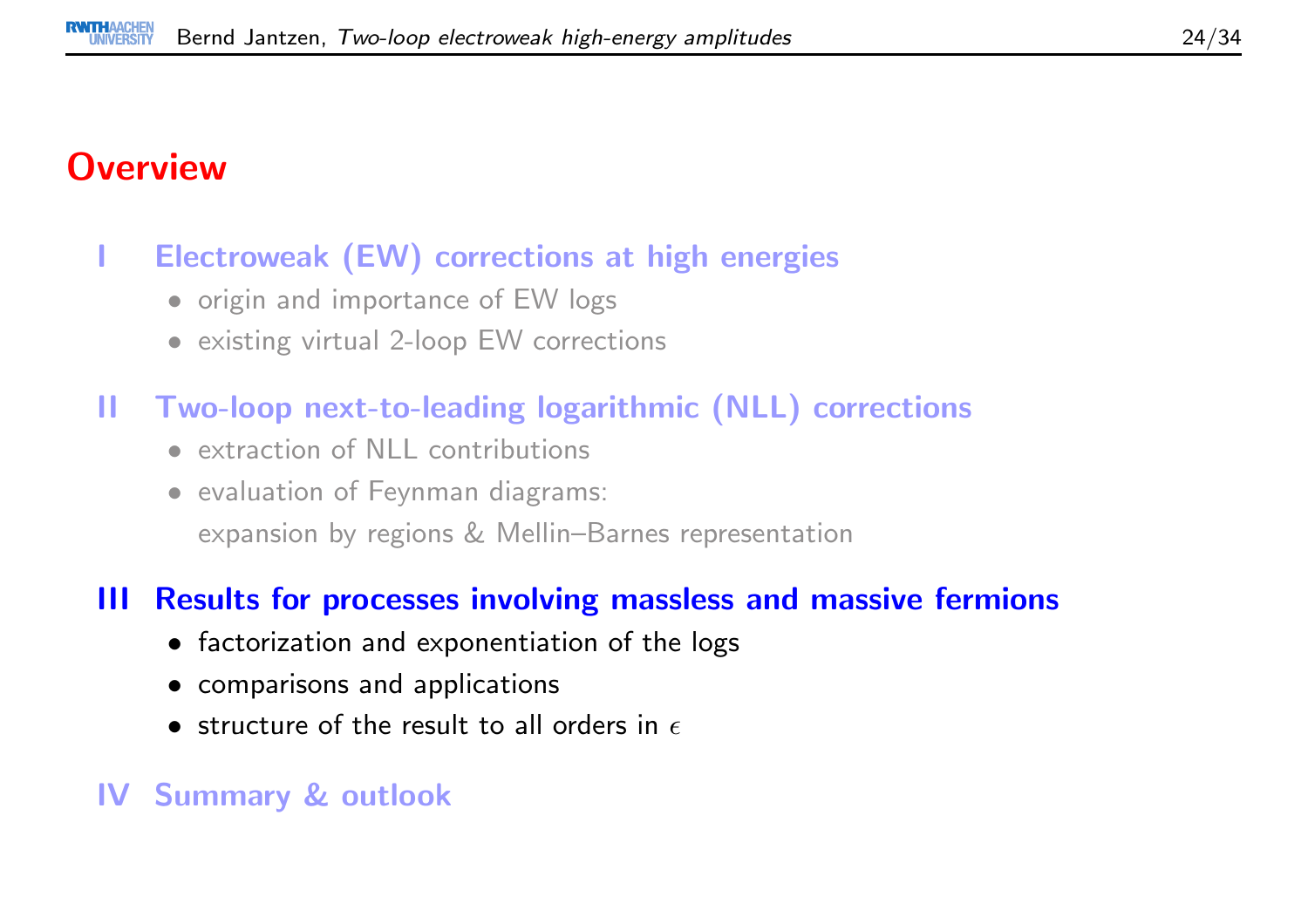## III Results for processes involvingmassless and massive fermions

#### Example for the contribution of <sup>a</sup> Feynman diagram

![](_page_24_Figure_3.jpeg)

Result for amplitude of fermionic processes  $f_1f_2 \to$  $f_3 \cdots f_n$  in  $\mathcal{O}(\alpha^2)$ 

$$
\mathcal{M} \stackrel{\text{NLL}}{=} \underbrace{\exp(\Delta F^{\text{em}})}_{M_{\gamma} = 0} \times \underbrace{\exp(F^{\text{sew}})}_{M_{\gamma} = M_{\text{Z}} = M_{\text{W}}} \times \underbrace{(1 + \Delta F^{\text{Z}})}_{\text{fornections}} \times \underbrace{\mathcal{M}_{0}}_{\text{Born}}
$$

- $\bullet$  universal result:  $F^{\sf sew},\, \Delta F^{\sf em},\, \Delta F^{\sf Z}$  depend only on external quantum numbers
- • $\bullet$  electromagnetic singularities (in  $\Delta F^{\mathsf{em}}$ ) factorized  $\rightarrow$  separable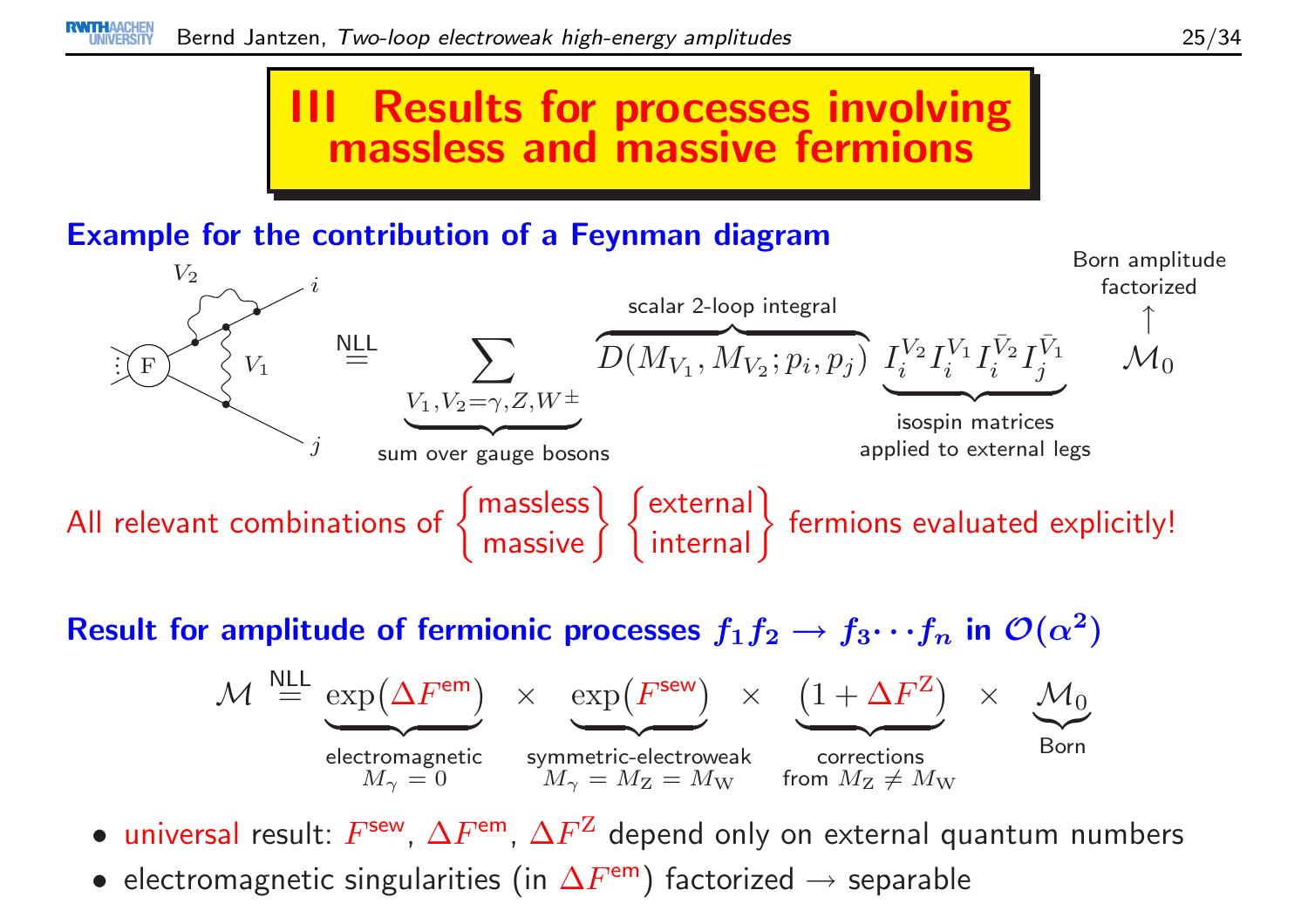$$
\mathcal{M} \stackrel{\text{NLL}}{=} \exp(\Delta F^{\text{em}}) \times \exp(F^{\text{sew}}) \times (1 + \Delta F^Z) \times \mathcal{M}_0
$$

Symmetric-electroweak terms: independent of fermion masses

Yukawa contribution

$$
F^{\text{sew}} = \frac{1}{2} \sum_{i=1}^{n} \left\{ -\frac{\alpha}{4\pi} \left[ \sum_{j \neq i} \sum_{V=\gamma, Z, W^{\pm}} I_{i}^{\bar{V}} I_{j}^{V} I_{ij}(\epsilon, M_{\text{W}}) + \frac{\sum_{i}^{N_{\text{uk}}} m_{\text{t}}^{2}}{4s_{\text{w}}^{2} M_{\text{W}}^{2}} \left( L + \frac{1}{2} L^{2} \epsilon + \frac{1}{6} L^{3} \epsilon^{2} + \mathcal{O}(\epsilon^{3}) \right) \right] + \left( \frac{\alpha}{4\pi} \right)^{2} \left[ \frac{b_{1}^{(1)}}{c_{\text{w}}^{2}} \left( \frac{Y_{i}}{2} \right)^{2} + \frac{b_{2}^{(1)}}{s_{\text{w}}^{2}} C_{i}^{\text{w}} \right] J_{ii}(\epsilon, M_{\text{W}}, \mu_{\text{R}}^{2}) \right\},
$$
  

$$
I_{ij}(\epsilon, M_{\text{W}}) \stackrel{\text{NLL}}{=} -L^{2} - \frac{2}{3} L^{3} \epsilon - \frac{1}{4} L^{4} \epsilon^{2} + \left[ 3 - 2 \ln \left( \frac{-r_{ij}}{Q^{2}} \right) \right] \left( L + \frac{1}{2} L^{2} \epsilon + \frac{1}{6} L^{3} \epsilon^{2} \right) + \mathcal{O}(\epsilon^{3}),
$$
  

$$
J_{ij}(\epsilon, M_{\text{W}}, \mu^{2}) = \frac{1}{\epsilon} \left[ I_{ij} (2\epsilon, M_{\text{W}}) - \left( \frac{Q^{2}}{\mu^{2}} \right)^{\epsilon} I_{ij}(\epsilon, M_{\text{W}}) \right]
$$

**Terms from** 
$$
M_{\mathbf{Z}} \neq M_{\mathbf{W}}
$$
:  
\n
$$
\Delta F^{\mathbf{Z}} \stackrel{\text{NLL}}{=} \frac{1}{2} \sum_{i=1}^{n} \frac{\alpha}{4\pi} \left(I_{i}^{\mathbf{Z}}\right)^{2} \ln \left(\frac{M_{\mathbf{Z}}^{2}}{M_{\mathbf{W}}^{2}}\right) \left(2L + 2L^{2}\epsilon + L^{3}\epsilon^{2}\right) + \mathcal{O}(\epsilon^{3})
$$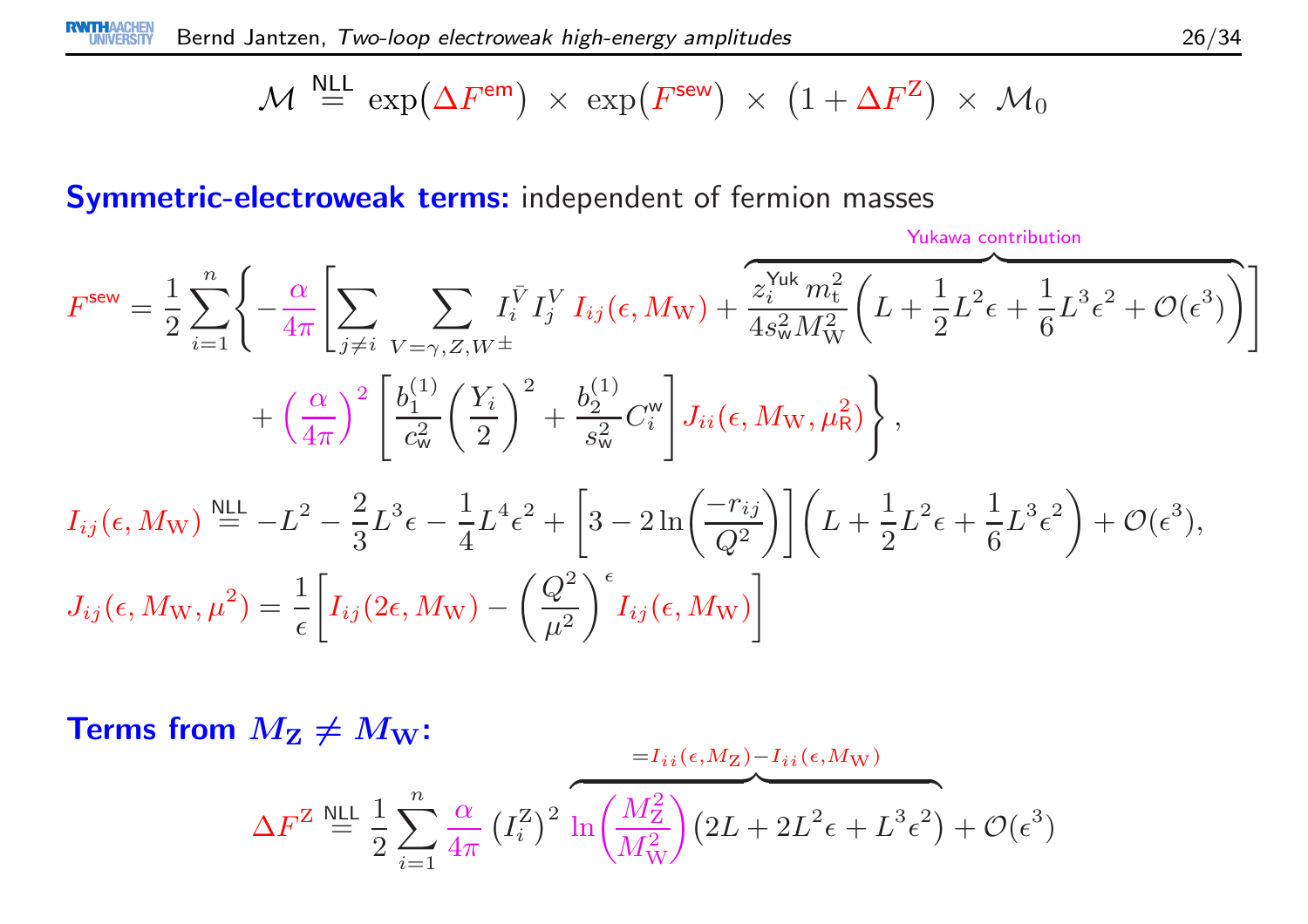$$
\mathcal{M} \stackrel{\text{NLL}}{=} \exp(\Delta F^{\text{em}}) \times \exp(F^{\text{sew}}) \times (1 + \Delta F^Z) \times \mathcal{M}_0
$$

#### Electromagnetic terms: [µ<sup>2</sup><sup>R</sup>

$$
\mu_{\mathsf{R}}^2 = M_{\mathsf{W}}^2
$$

 $\hookrightarrow$  correspond to (QED with  $M_\gamma=0)$  minus (QED with  $M_\gamma=M_{\mathrm W})$ 

$$
\Delta F^{\text{em}} = \frac{1}{2} \sum_{i=1}^{n} \left\{ -\frac{\alpha}{4\pi} \sum_{j \neq i} Q_i Q_j \left[ I_{ij}(\epsilon, 0) - I_{ij}(\epsilon, M_{\text{W}}) \right] + \left( \frac{\alpha}{4\pi} \right)^2 b_{\text{QED}}^{(1)} Q_i^2 \left[ J_{ii}(\epsilon, 0, M_{\text{W}}^2) - J_{ii}(\epsilon, M_{\text{W}}, M_{\text{W}}^2) \right] \right\},
$$

$$
I_{ij}(\epsilon,0) \stackrel{\text{NLL}}{=} -\left[3 - 2\ln\left(\frac{-r_{ij}}{Q^2}\right)\right] \epsilon^{-1} + \left\{-\delta_{i,0}\,\epsilon^{-2} + \delta_{i,\text{t}} \left[L\epsilon^{-1} + \frac{1}{2}L^2 + \frac{1}{6}L^3\epsilon + \frac{1}{24}L^4\epsilon^2 + \left(\frac{1}{2} - \ln\left(\frac{m_i^2}{M_W^2}\right)\right)\right)\left(\epsilon^{-1} + L + \frac{1}{2}L^2\epsilon + \frac{1}{6}L^3\epsilon^2\right)\right] + (i \to j)\right\} + \mathcal{O}(\epsilon^3),
$$
  

$$
J_{ij}(\epsilon,0,\mu^2) = \frac{1}{\epsilon} \left[I_{ij}(2\epsilon,0) - \left(\frac{Q^2}{\mu^2}\right)^\epsilon I_{ij}(\epsilon,0)\right]
$$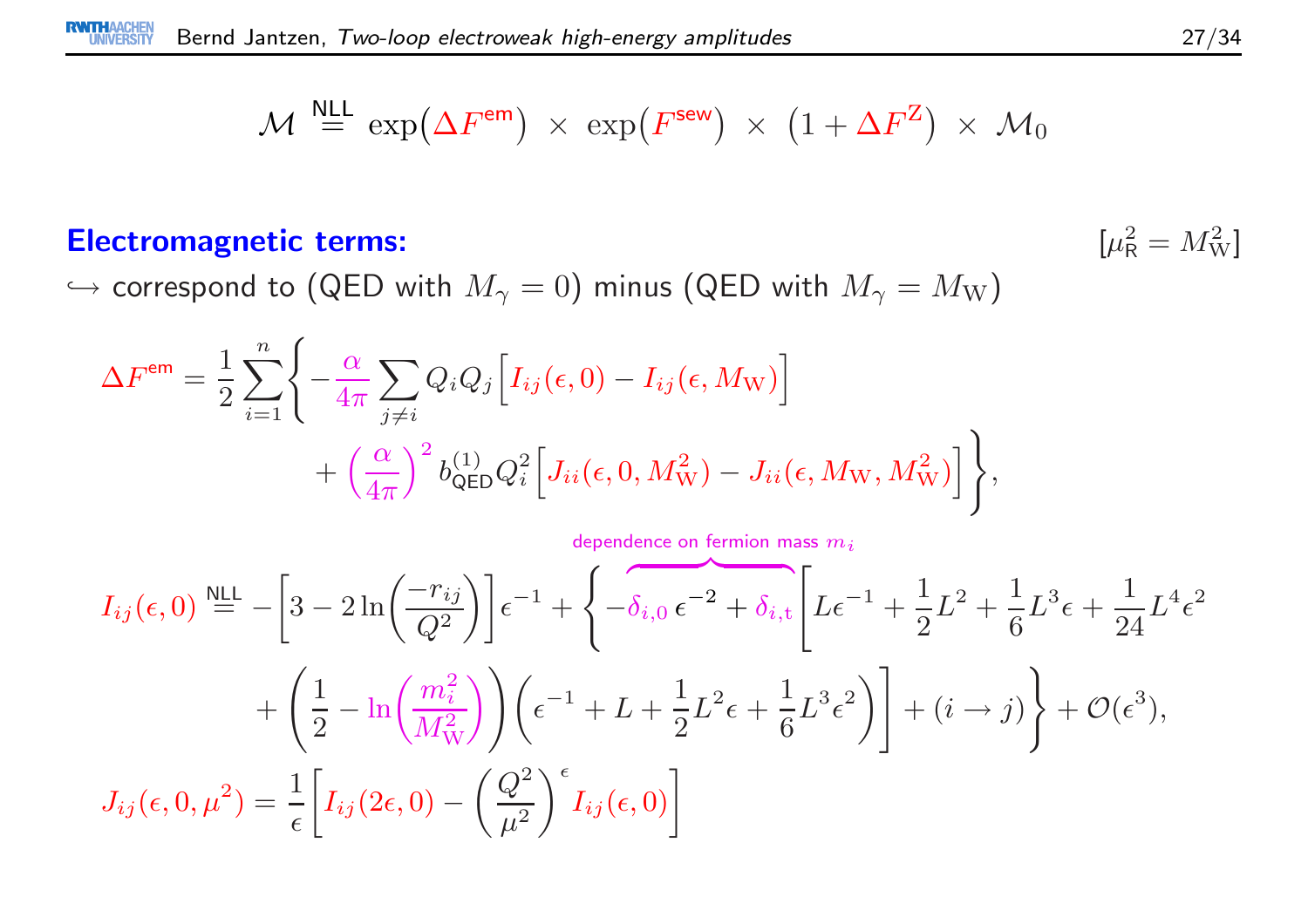## Comparisons and applications

#### Comparison to existing results

- previous results for form factor and angular-dependent NLLs reproduced and extendedDenner, Melles, Pozzorini '03; Pozzorini '04
- structure of symmetric-electroweak NLL corrections in complete analogy withCatani's formula for massless QCDCatani '98
- agreement with genera<sup>l</sup> resummation predictions based on evolution equations

Melles '00, '01

Chiu, Golf, Kelley, Manohar '07, '08

• agreement with

#### Application to 4-fermion scattering

- $\bullet$ • neutral current  $f \bar{f} \to f' \bar{f}'$ : NLL-agreement with massless-fermion N<sup>3</sup>LL calculation,<br>B.J., Kühn, Penin, Smirnov '05 additional fermion-mass effectsB.J., Kühn, Penin, Smirnov '05
- charged current  $f_1 \bar{f}_2 \rightarrow f_3 \bar{f}_4$ : new NLL result
- also applicable to processes with fermions and gluons, e.g.  $g g \to f \bar{f}$ : external  $SU(2)\times U(1)$  singlets  $\rightsquigarrow$  legs with zero quantum numbers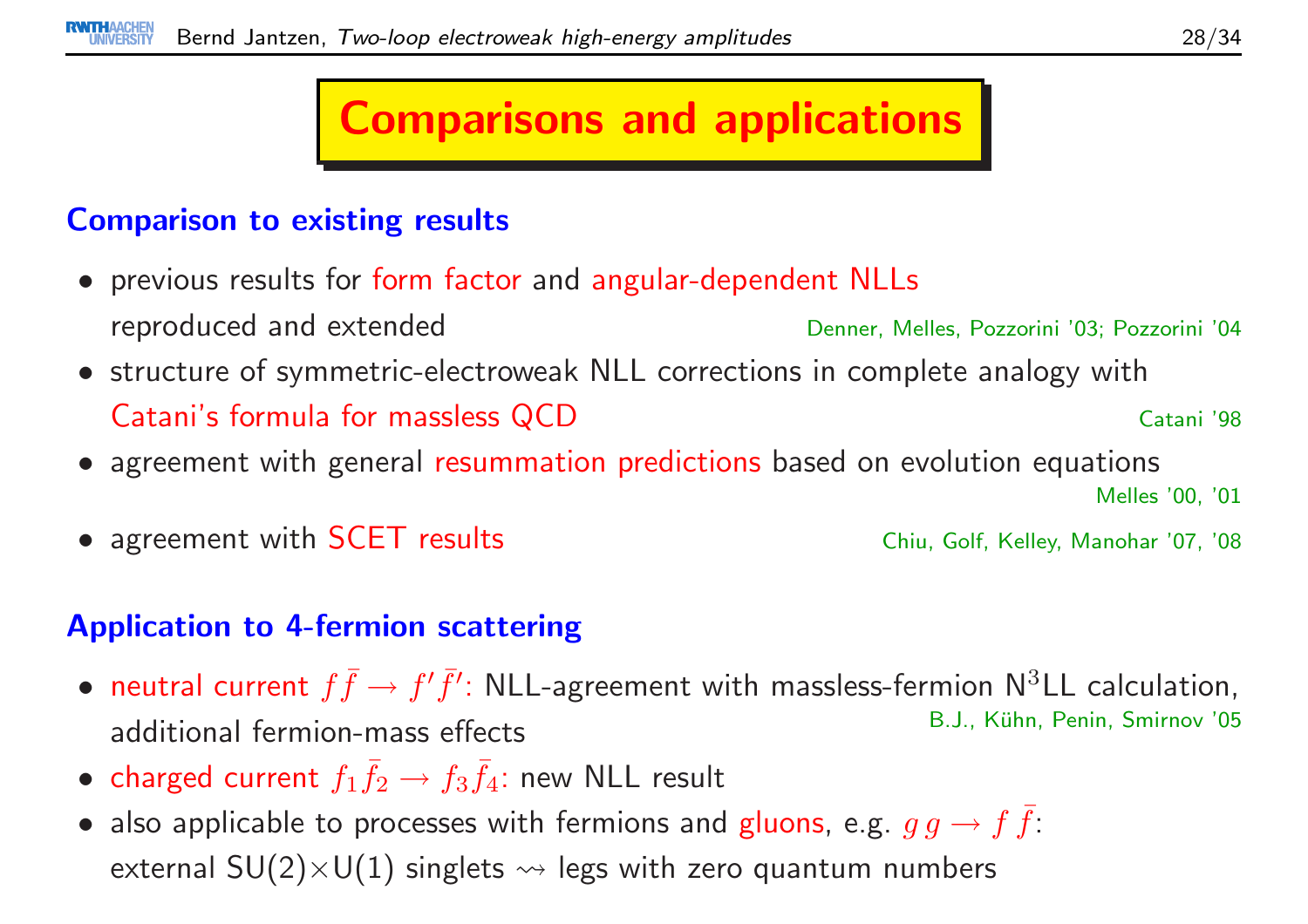# Structure of the result to all orders in  $\epsilon$

**Expansion by regions:** look at contributions from individual regions, e.g. in 1-loop diagram (with minimal UV subtraction):

$$
\textsf{hard region: } -2\left(\epsilon^{-2} + 2\epsilon^{-1}\right) \left(\frac{Q^2}{-r_{ij}}\right)^{\epsilon}
$$

collinear regions:

• 
$$
m_1 = 0 \Rightarrow (\epsilon^{-2} + 2\epsilon^{-1}) \left[ \left( \frac{Q^2}{m_i^2} \right)^{\epsilon} + \left( \frac{Q^2}{m_j^2} \right)^{\epsilon} \right]
$$
  
\n•  $m_1 \neq 0 \Rightarrow 2 \left[ \epsilon^{-2} - \ln \left( \frac{-r_{ij}}{m_1^2} \right) \epsilon^{-1} + 2\epsilon^{-1} \right] \left( \frac{Q^2}{m_1^2} \right)^{\epsilon}$ 

finite remainder from singularity cancelled between i-/j-collinear regions

Each region depends on mass parameters via  ${\bf one}$  unique  ${\bf power}$  of  $(Q^2/m^2)^{\epsilon}.$  $\hookrightarrow$  Logs  $\ln(Q^2/m^2)$  are generated by poles  $\epsilon^{-n}$  in prefactor.

֒→ Additional logarithms arise from singularities cancelled between collinear regions.  $\hookrightarrow \mathcal{O}(\epsilon^0)$  in prefactor is beyond NLL accuracy.

## $\rightsquigarrow$  In NLL accuracy this representation is valid  $\bf{to}$  all  $\bf{orders}$  in  $\bm{\epsilon}!$

 $\it i$ 

F

 $\mathbf{F} \setminus \mathcal{S}^{V_1}$ 

j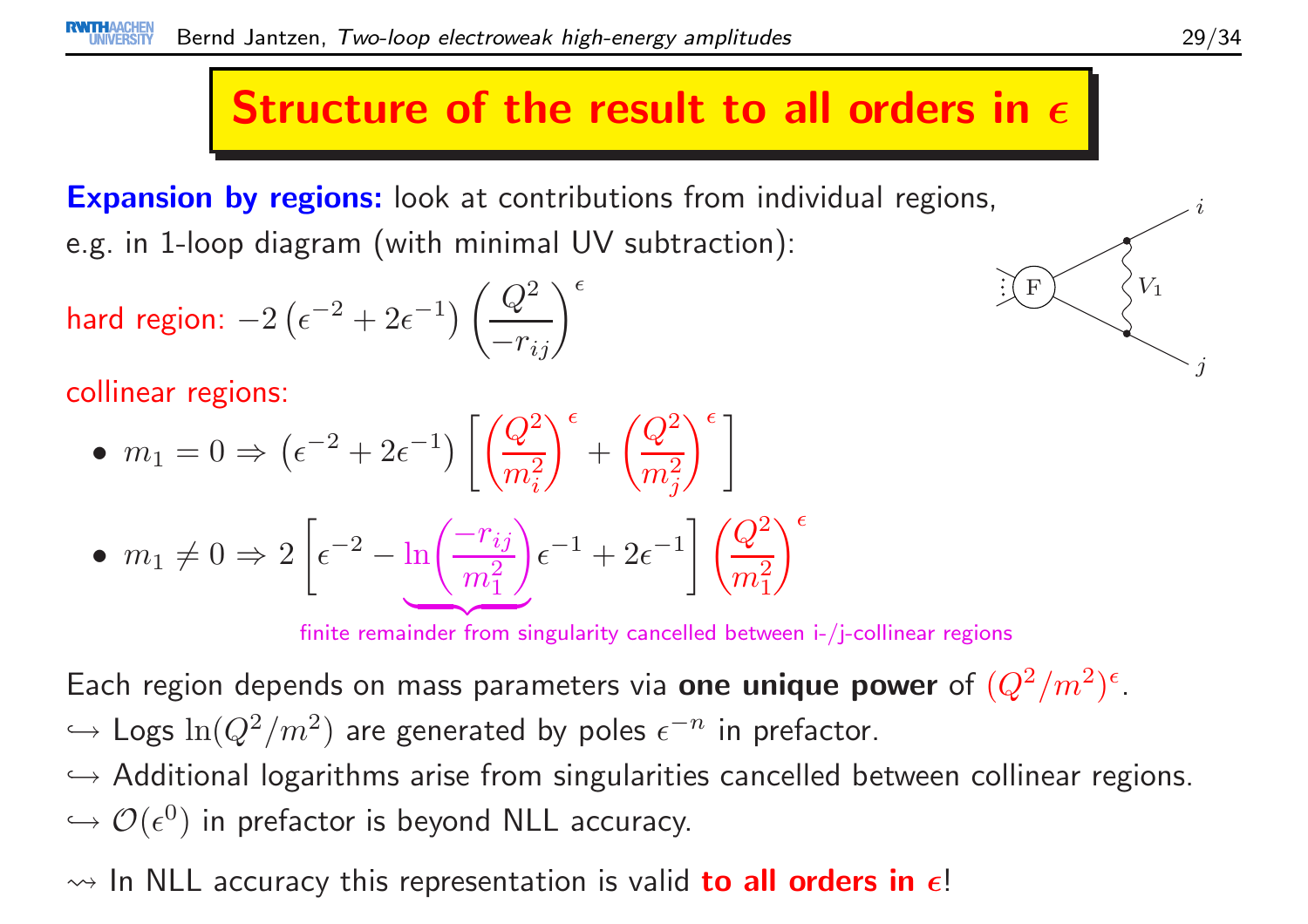## NLL result to all orders in  $\epsilon$

$$
\mathcal{M} \stackrel{\text{NLL}}{=} \exp(\Delta F^{\text{em}}) \times \exp(F^{\text{sew}}) \times (1 + \Delta F^{\mathbf{Z}}) \times \mathcal{M}_0
$$

Every part of the result is known to all orders in  $\epsilon.$  Most important ingredient:

$$
I_{ij}(\epsilon, m_1) \stackrel{\text{NLL}}{=} -\left(2\epsilon^{-2} + 3\epsilon^{-1}\right) z_{ij}^{-\epsilon} + \left\{\left[2\epsilon^{-2} - 2L\epsilon^{-1} + (3 - 2l_{ij} + 2l_1)\epsilon^{-1}\right] z_1^{-\epsilon} + \delta_{1,\gamma} \left(\epsilon^{-2} + \frac{1}{2}\epsilon^{-1}\right) \left(z_i^{-\epsilon} + z_j^{-\epsilon}\right)\right\} Z^{\epsilon}
$$

with

$$
Z = \frac{Q^2}{M_W^2}, \ L = \ln Z; \ z_{ij} = \frac{-r_{ij}}{Q^2}, \ l_{ij} = \ln z_{ij}; \ z_a = \frac{m_a^2}{M_W^2}, \ l_a = \ln z_a, \ a = 1, 2, \dots, i, j, \dots
$$

$$
z_a^{n\epsilon} \equiv 0 \text{ if } m_a = 0, \ n \neq 0; \qquad \delta_{a,\gamma} = \begin{cases} 1, \ m_a = 0 \\ 0, \ m_a \sim M_W \end{cases}
$$

#### Exponentiation

 ${\bf 1}\text{-loop} \leadsto I_{ij}(\epsilon, m_1) {\rm :} \; Z^{\mathbf{0}}$  (hard),  $Z^{\epsilon}$  (collinear) 2-loop  $\rightsquigarrow I_{ij} (\epsilon, m_1) \times I_{kl} (\epsilon, m_2)$ ,  $I_{ij} (2\epsilon, m_1)$ ,  $Z^\epsilon \times I_{ij} (\epsilon, m_1)$ :  $Z^0$  (hard–hard),  $Z^\epsilon$  (hard–collinear),  $Z^{2\epsilon}$  (collinear–collinear)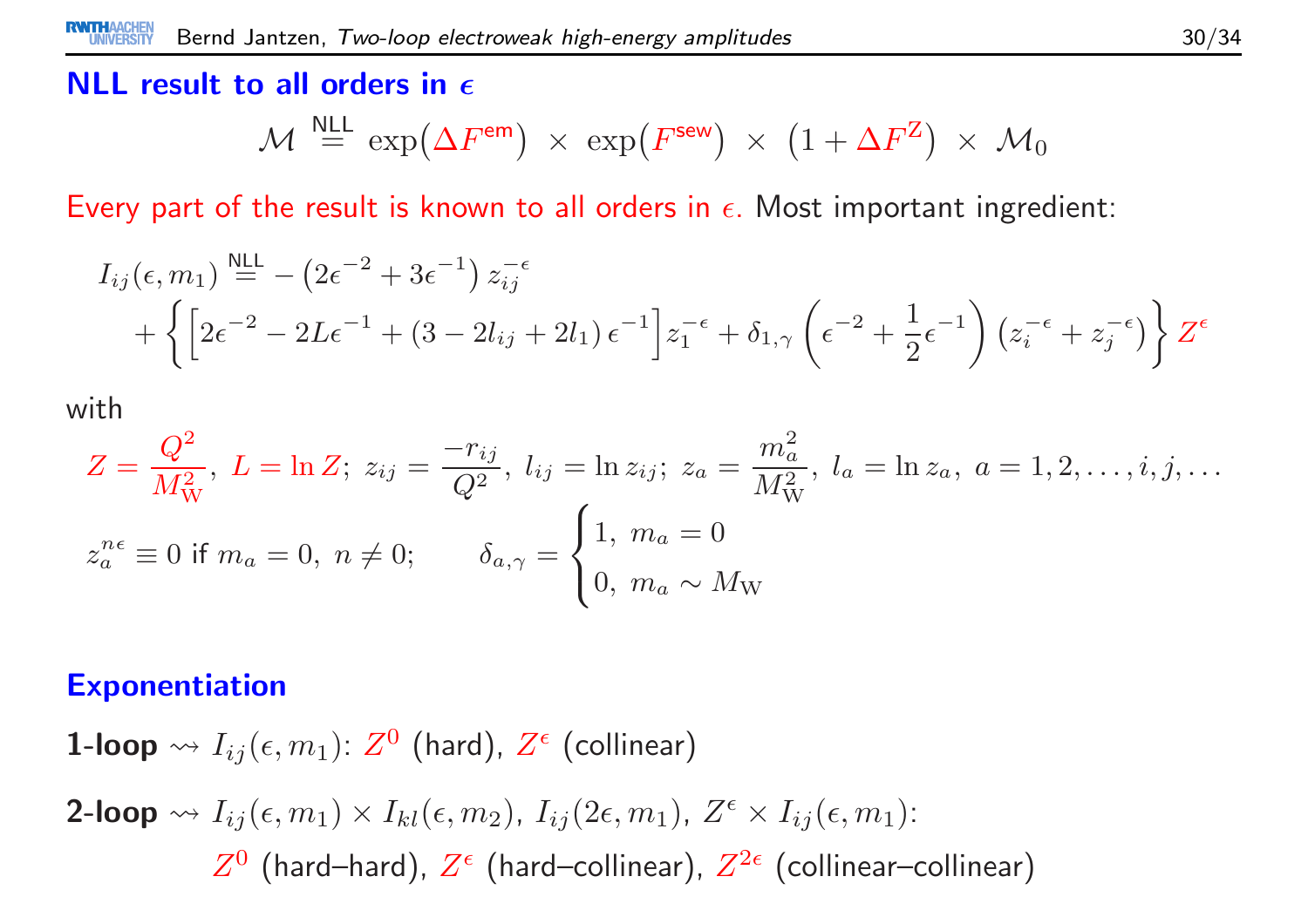## 2-loop contributions to all orders in  $\epsilon$

**2-loop result** involves  $Z^0$  (hard–hard),  $Z^\epsilon$  (hard–collinear),  $Z^{2\epsilon}$  (collinear–collinear)

But: <sup>i</sup> jF $V_2$  $\hookrightarrow$  $\hookrightarrow$   $\left(\epsilon^{-4} + 4\epsilon^{-3}\right) z_{ij}^{-2\epsilon}$  $\, + \,$  $+\left\{4\left[\epsilon^{-4}+L\epsilon^{-3}+\left(l_{ij}-l_1\right)\epsilon^{-3}+2L\epsilon^{-2}\right]z_1^{-\epsilon}-\frac{2}{3}\delta_{1,\gamma}\left(\epsilon^{-4}+4\epsilon^{-3}\right)\left(z_i^{-\epsilon}+z_j^{-\epsilon}\right)\right\}z_{ij}^{-\epsilon}Z^{\epsilon}$  $\, + \,$  $+\left\{-\left[5\epsilon^{-4} - 2L\epsilon^{-3} + 2(2 - l_{ij} + l_1)\epsilon^{-3}\right]z_1^{-2\epsilon}\right.$  $\, + \,$  $+\delta_{1,\gamma}\left[-\left(\epsilon^{-4} - 2L\epsilon^{-3} + 2\left(2 - l_{ij} + l_2\right)\epsilon^{-3}\right)z_2^{-2\epsilon} + \left(\epsilon^{-4} + 2\epsilon^{-3}\right)z_2^{-\epsilon}\left(z_i^{-\epsilon} + z_j^{-\epsilon}\right)\right]\right\}Z^{2\epsilon}$  $\, + \,$  $+\delta_{1,\gamma}\left\{-\frac{1}{3}\left(\epsilon^{-4} - 2\epsilon^{-3}\right)z_2^{-3\epsilon}\left(z_i^{-\epsilon} + z_j^{-\epsilon}\right) + \frac{1}{6}\delta_{2,\gamma}\left(\epsilon^{-4} + 4\epsilon^{-3}\right)\left(z_i^{-\epsilon}z_j^{-3\epsilon} + z_j^{-\epsilon}z_i^{-3\epsilon}\right)\right\}z_{ij}^{2\epsilon}Z^{4\epsilon}$ 

new contribution:  $Z^{4\epsilon}$  (ultracollinear–collinear), not present in 2-loop result?!  $\hookrightarrow$  need non-trivial cancellation of all  $Z^{4\epsilon}$  terms in total amplitude!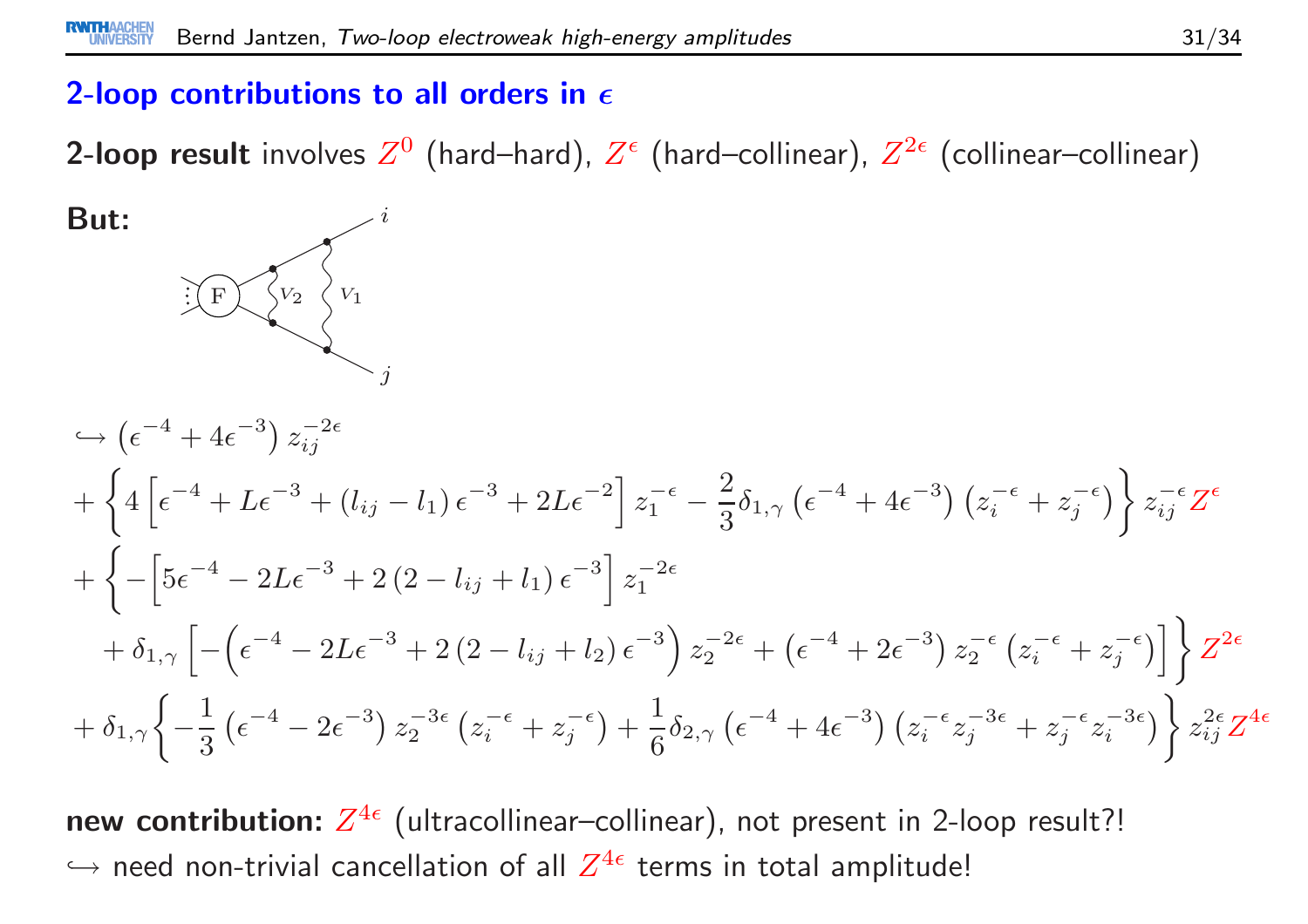#### Cancellation of  $Z^{4\epsilon}$  terms in 2-loop result

![](_page_31_Figure_2.jpeg)

 $\Rightarrow Z^{4\epsilon}$  terms cancel in combination of scalar loop integrals:

![](_page_31_Figure_4.jpeg)

 $\hookrightarrow$  this relation (and others) checked to all orders in  $\epsilon$   $\checkmark$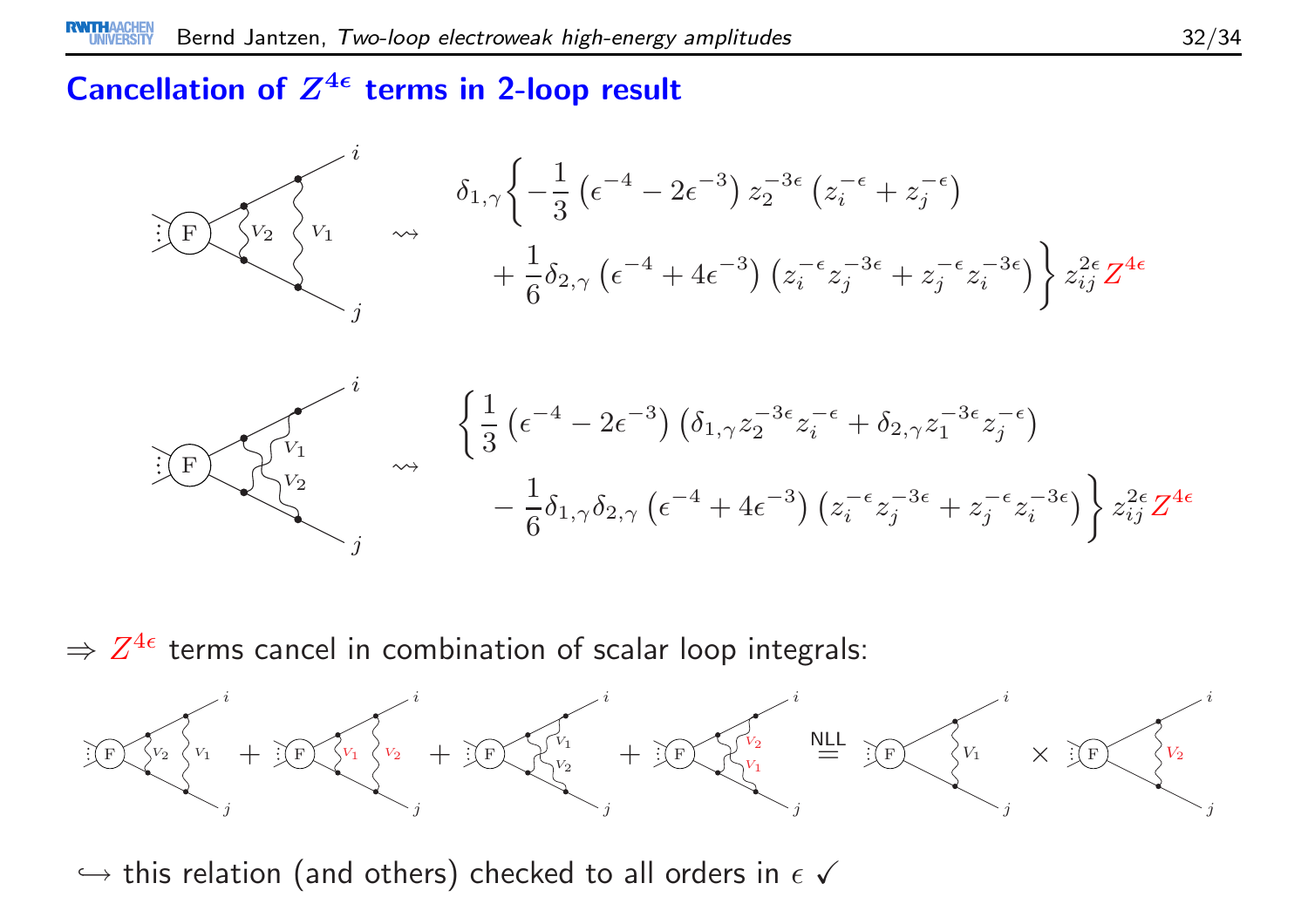## **Overview**

#### <sup>I</sup> Electroweak (EW) corrections at high energies

- origin and importance of EW logs
- existing virtual 2-loop EW corrections
- II Two-loop next-to-leading logarithmic (NLL) corrections
	- extraction of NLL contributions
	- evaluation of Feynman diagrams: expansion by regions & Mellin–Barnes representation

#### III Results for processes involving massless and massive fermions

- factorization and exponentiation of the logs
- comparisons and applications
- structure of the result to all orders in  $\epsilon$

#### IV Summary & outlook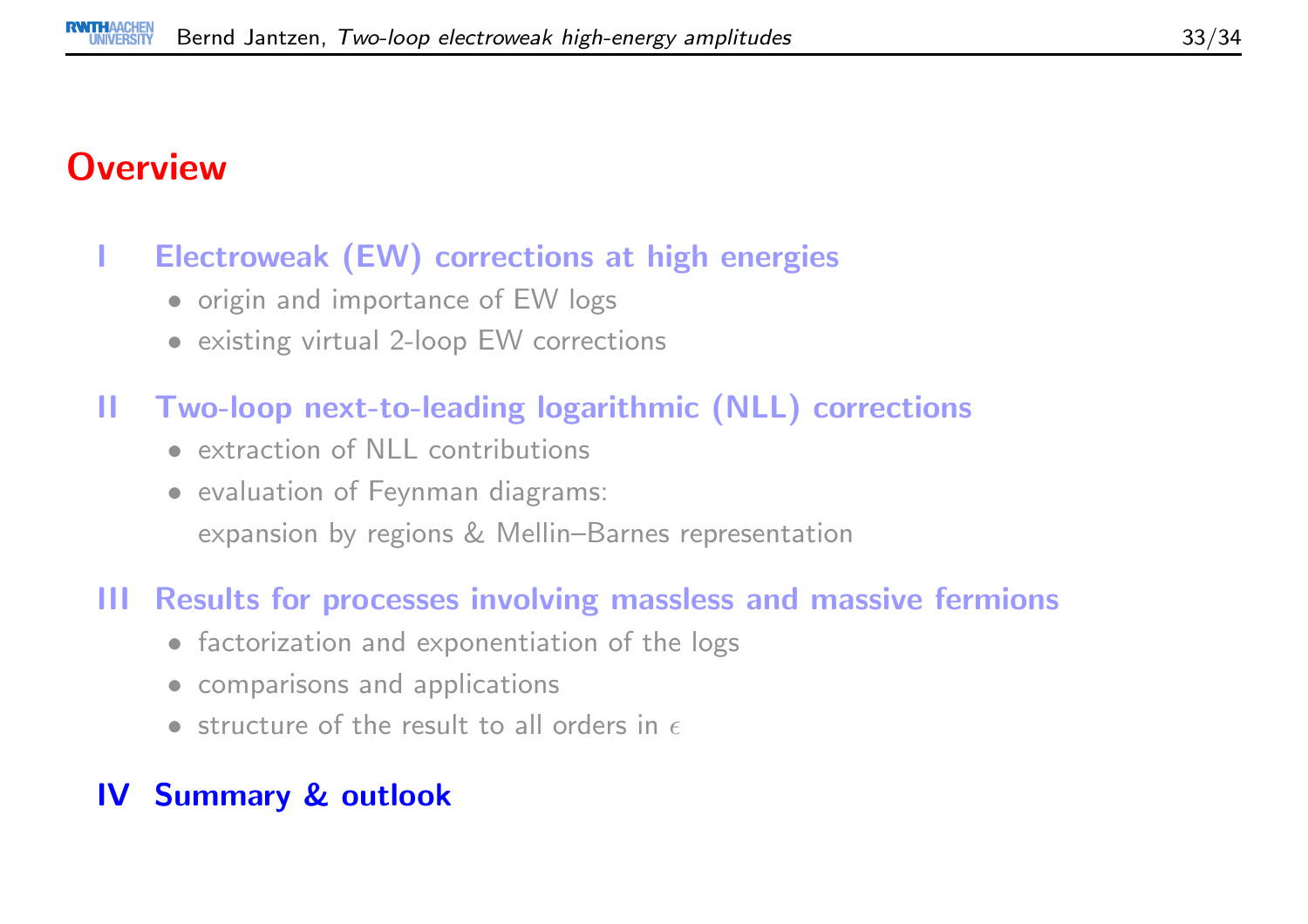## IV Summary & outlook

**Massless and massive fermionic processes**  $f_1f_2 \rightarrow f_3 \cdots f_n$  (+ gluons)<br>with  $(n+1)^2 \gg M^2$  and different masses  $M^2$  at  $M^2$  at  $M^2$ with  $(p_i+p_j)^2\gg M_{\mathrm{W}}^2$  and different masses  $M_{\mathrm{W}}^2\sim M_{\mathrm{Z}}^2\sim m_{\mathrm{t}}^2\sim M_{\mathrm{Higgs}}^2$ :

- 2-loop EW NLL corrections in  $D=4-2\epsilon$  dimensions
- loop integrals calculated with two independent methods, expansion by regions & Mellin–Barnes representations presented here
- Yukawa contributions only in wave-function renormalization
- $\bullet$ universal correction factors, electromagnetic singularities separable
- •• process-independent: applicable for  $e^+e^- \to f\bar{f}$ , Drell–Yan,  $gg \to f\bar{f}$ , ...
- $\bullet$  $\bullet\,$  NLL result available to all orders in  $\epsilon\to$  $\rightarrow$  structure with powers of  $(Q^2/M_{\mathrm{W}}^2)^\epsilon$

#### Outlook: EW corrections to arbitrary high-energy processes

- process-independent results for all Standard-Model particles possible at <sup>1</sup> loopDenner, Pozzorini '00, '01
- generalize 2-loop method for external gauge bosons & scalars (Higgs)
- $\bullet\,$  calculate relevant loop integrals  $\leadsto$  many already done for fermions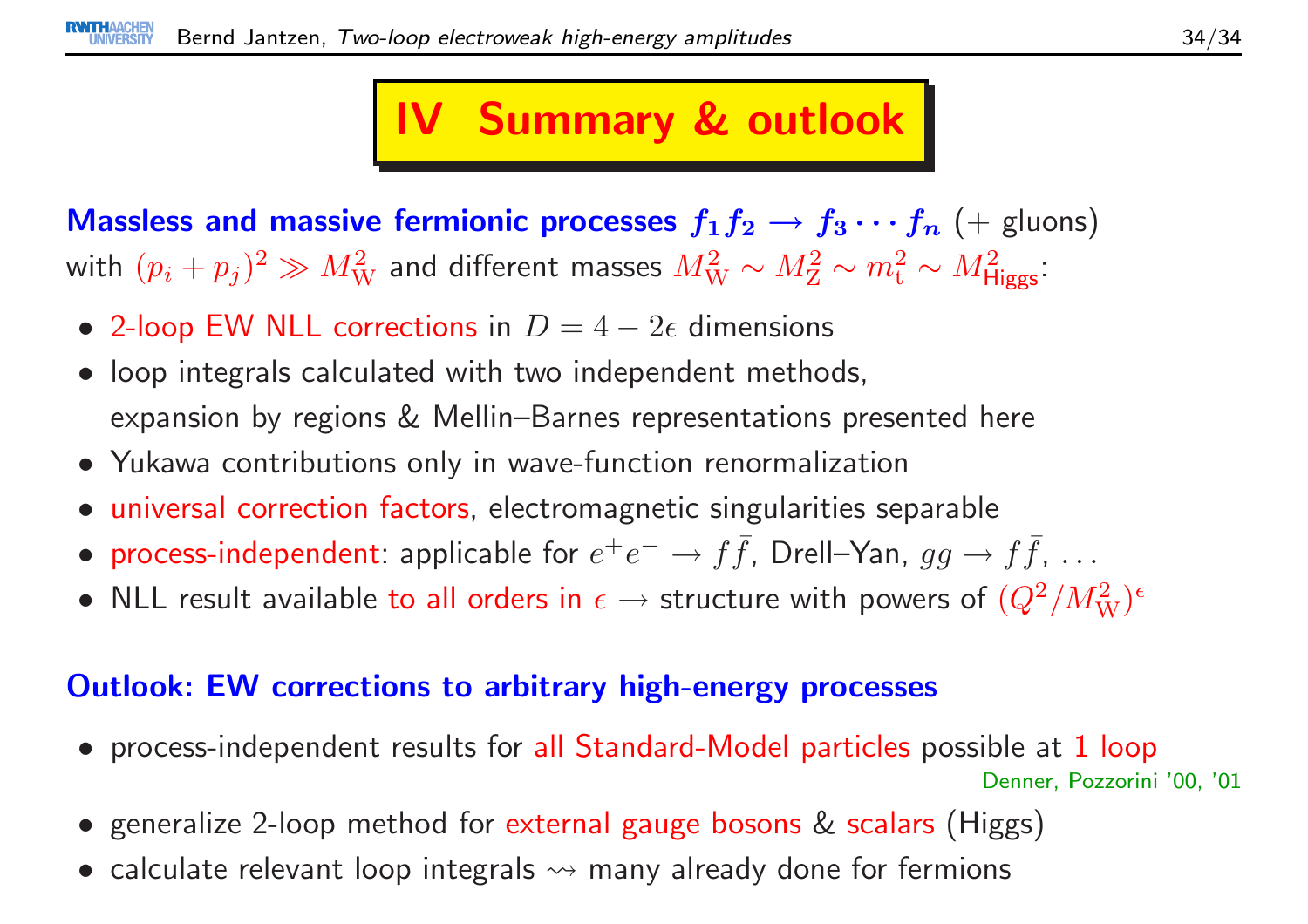![](_page_34_Picture_2.jpeg)